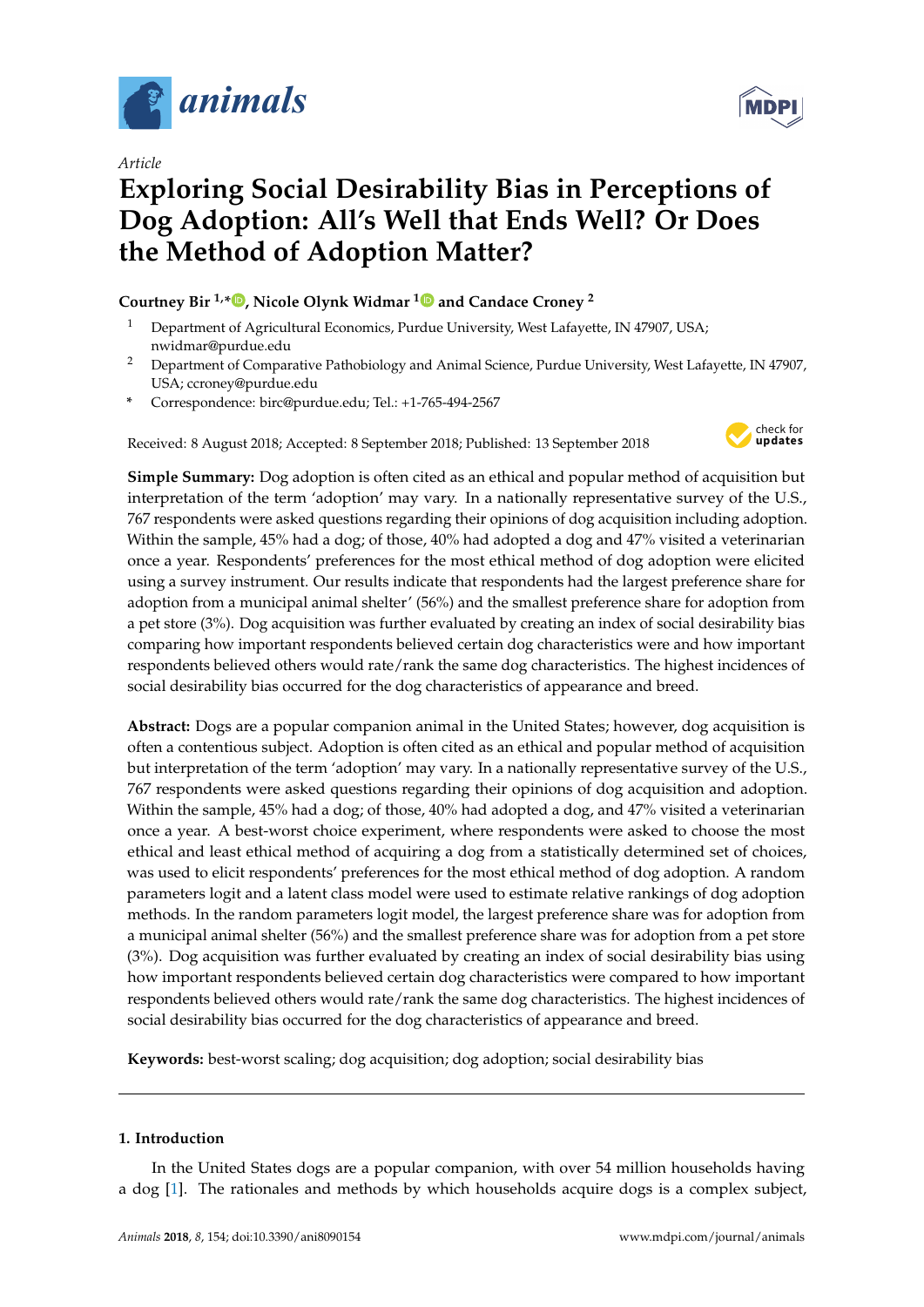which has implications for various pet industry sectors and sheltering organizations, as well as for socially responsible and ethical pet ownership [\[2\]](#page-19-1). In addition to providing human companionship, dogs may provide therapeutic benefits to people. These potential benefits include a myriad of reported physical, mental and social benefits, including stress buffering and promotion of healthy lifestyle choices [\[3\]](#page-19-2). However, results are often mixed regarding the relationship between dogs and human health. Although there are reported health benefits of dog ownership in adults, a study by Westgarth et al. (2017) found that 10-year-old students in the UK did not have significantly different weight or fitness status when compared to students without dogs [\[4](#page-19-3)[,5\]](#page-19-4). Nevertheless, positive dog-human relationships have reportedly resulted in decreased doctor visits and improved sleep [\[6\]](#page-19-5), the general reduction of stress and improved learning in children [\[7\]](#page-19-6) and reduced stress, anxiety and depression in college students [\[8,](#page-19-7)[9\]](#page-19-8). Contrarily, in a population level study of English residents, Ding et al. (2018), found that dog ownership was not associated with all-cause and cardiovascular disease mortality [\[10\]](#page-19-9). For the disabled, specially trained dogs have been shown to enhance mobility and independence, as well as improve social integration and self-perceived health [\[11\]](#page-19-10).

Having the ability to acquire dogs, therefore, is critical to obtain not just their companionship but the purported beneficial effects of interacting with them. However, how dogs are acquired may affect the quality of human-animal interactions and may impact aspects of dog welfare. For example, the therapeutic effects of interacting with dogs appear to be at least partly influenced by who instigated the acquisition of the dog. If the idea to get a dog was the person's own, without outside influence, then the positive effects of the human-dog relationship were stronger [\[11\]](#page-19-10).

Sourcing of dogs is an increasingly contentious issue. Concerns range from the quality of the conditions under which dogs are reared and bred [\[12\]](#page-20-0), to the implications of acquisition methods for dog care and welfare. Although they only sampled the Chicago area, Freiwald et al. (2014) found that how respondents acquired a dog was not an indicator of future willingness to spend money on veterinary care [\[13\]](#page-20-1). However, the amount of money spent on dog care, including veterinary visits, has been steadily increasing since 1960 [\[14\]](#page-20-2). In 2018, pet owners spent \$23.05 billion on food and 15.42 billion on veterinary services [\[15\]](#page-20-3). This increase in spending may be related to the idea of dogs as members of the family [\[14\]](#page-20-2), which may in turn influences views about responsible ways of acquiring them. Nonetheless, perceptions of ethical methods of dog acquisition vary amongst people.

In a survey of U.S. residents, Bir et al. (2017), used both Likert-scale questions and best-worst scaling methodology, where respondents were asked to choose the most ethical and least ethical method of acquiring a dog from a statistically determined set of choices, to examine respondents' perceptions of statements related to dog acquisition and the perceived most/least ethical ways to acquire a dog [\[16\]](#page-20-4). Ways to acquire a dog included in the experimental design were adoption, purchased directly from a breeder on site, online purchase directly from a breeder, purchased from online retailer, purchased from pet store, stray, gift and other. In the random parameters logit model used, respondents had a high preference share (80%) for adoption, which indicated they believed adoption was the most ethical way to acquire a dog. All other methods of acquiring a dog had preference shares less than 7%. In order to further analyze the results, Bir et al. (2017) used the latent class model and found that out of three identified classes of U.S. resident respondents, two indicated adoption was the most ethical way to acquire a dog. Although the study by Bir et al. (2017) began to determine preferences for dog adoption, the definition of adoption or additional details surrounding the term adoption were not given. Thus, respondents used their personal definition or understanding of dog adoption, which may have varied between respondents and may have been confounded by advertisements when answering questions. Many campaigns and publicly disseminated messages reinforce the notion that adoption is the most ethical way to acquire a dog [\[17\]](#page-20-5) and the general public may internalize these messages, influencing what they perceive as the "right" answer. The findings that adoption was perceived to be the most ethical option in Bir et al. (2017) support the hypothesis that pro-adoption views currently predominate; however, cause and effect of pro-adoption campaigns could not be ascertained given the study sought only to measure perceptions and not underlying reasons for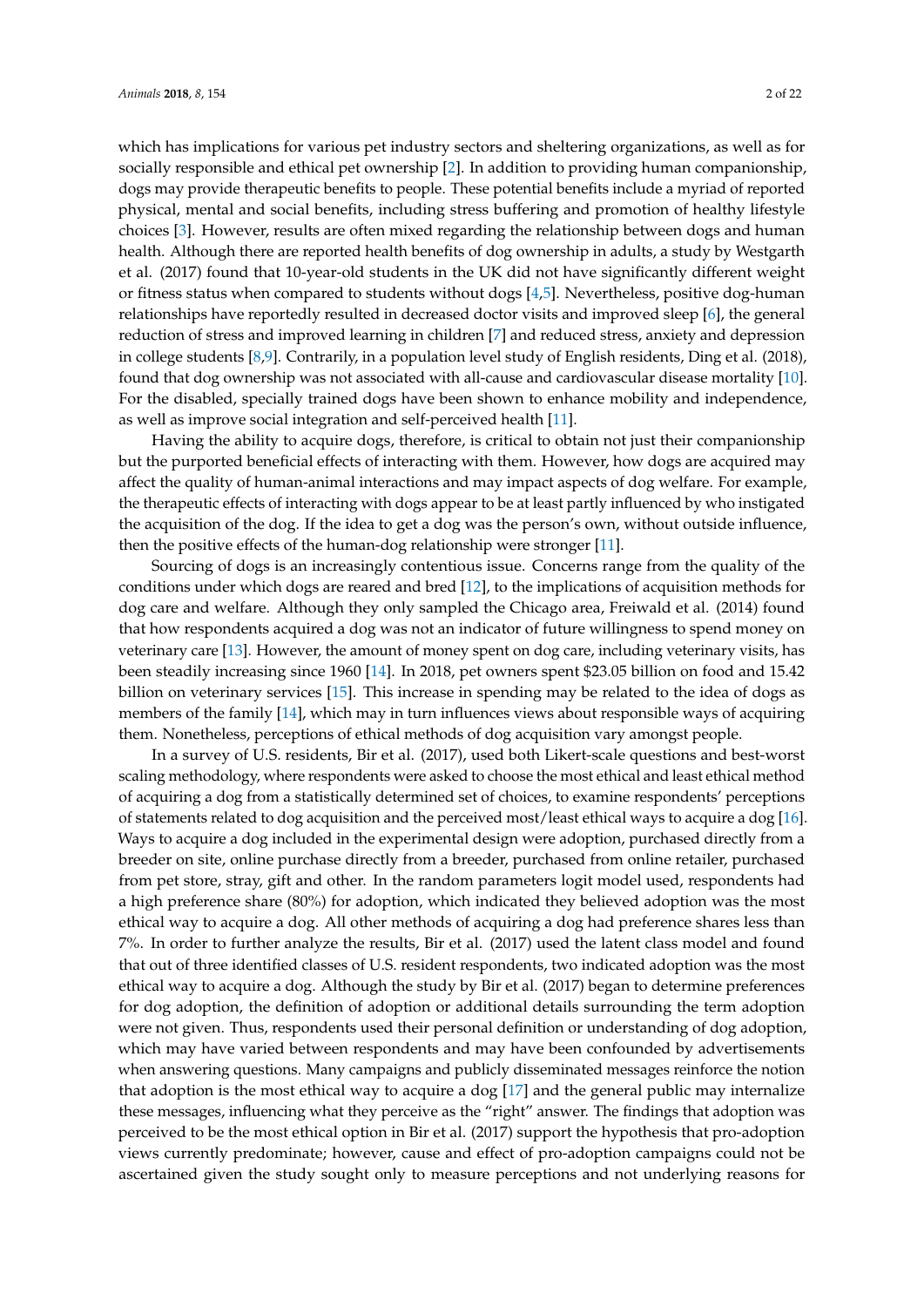people's views. It is important to also note that pet stores sometimes have agreements with shelters to showcase adoptable animals and many breeders advertise animals that were bred specifically for sale as "ready for adoption", thus respondents' beliefs regarding what constitutes adoption may vary. Although including adoption as a way to acquire a dog without providing more context provides a starting point for understanding views of the ethics of dog (pet) acquisition, due to its popularity as an ethical acquisition method, more research is needed to better understand public perceptions of adoption specifically.

Social desirability bias (SDB) is reflected when a respondent deviates in their stated responses from their true behavior or preference in order to make themselves look better [\[18\]](#page-20-6). The role of SDB in responses to questions about dog acquisition may help explain some dog characteristic preferences. Pervasive messages encouraging adoption may elicit such biases, requiring further exploration of how, or to what extent, this phenomenon may help explain dog characteristic preferences. Other studies have shown that people are strongly influenced by others when considering what breed of dog to acquire. Ghirlanda et al. (2014) found that the release of movies featuring dogs often resulted in a surge in popularity of that breed. However, spikes in breed popularity were not associated with specific characteristics that would theoretically improve dog welfare aspects, such as behavior, health or longevity. Instead, these spikes were likely a result of a particular breed being considered fashionable or a fad [\[19\]](#page-20-7).

Given the ambiguity of people's reasons for acquiring dogs and for adoption as a preferred method of dog acquisition, the current study aimed to expand on research conducted by Bir et al. (2017). The results of the Bir et al. (2017) study found that adoption was the most preferred method of dog acquisition. In conjunction with thoughtful comments from reviewers regarding that manuscript, discussions about how the term 'adoption' may be interpreted were spurred. Dog breeders may use the word adoption to refer to acquiring purposely bred puppies, or they may adopt out older breeding dogs. In general, the term 'adopt' is used very loosely. A quick Google search can reveal article(s) about dog acquisition titled 'Adopting from a breeder' [\[20\]](#page-20-8). Dog breeders use the term 'adopted' for puppies that are no longer available on their websites [\[21\]](#page-20-9) and breeder websites often use phrases such as 'ready for adoption' and 'puppies for adoption' [\[22](#page-20-10)[–24\]](#page-20-11). It is understandable that there may be some confusion surrounding the word adoption. Additionally, pet stores often have partnerships with shelters to adopt dogs from their stores.

To further evaluate acquisition methods, the word adoption was used exclusively in a choice experiment of adoption methods. Likert-scale questions regarding general dog acquisition as well as a best-worst scaling model were used to further examine preferences for and opinions on, dog acquisition and the specific acquisition method adoption. In addition to providing more information regarding how respondents viewed the ethics of different ways of acquiring dogs, the objectives of the current study were to evaluate the potential impact of SDB bias on preferred dog characteristics and to further explore dog care habits after acquiring a dog for those respondents who had a dog.

#### **2. Materials and Methods**

An online survey was conducted from 3 October, 2017 through 24 November, 2017 to collect demographic information, respondents' opinions on dog acquisition and dog care-related questions if respondents reported a dog in the household. The survey utilized in this study was approved by the Purdue University institutional review board (IRB Protocol Number 1710019761) and the respondents remained anonymous. In total, 767 respondents completed these questions. Three hundred and forty-eight respondents indicated they had a dog at the time of the study, 142 indicated they had a dog within the past five years and 44 respondents selected both options. Lightspeed, a company that hosts an opt-in online panel of respondents was used to contact respondents. Using quotas in Qualtrics, the sample was targeted to be representative of the U.S. in terms of gender, age, income, education and region of residence. Regions of residence were as dictated in the Census Bureau Regions and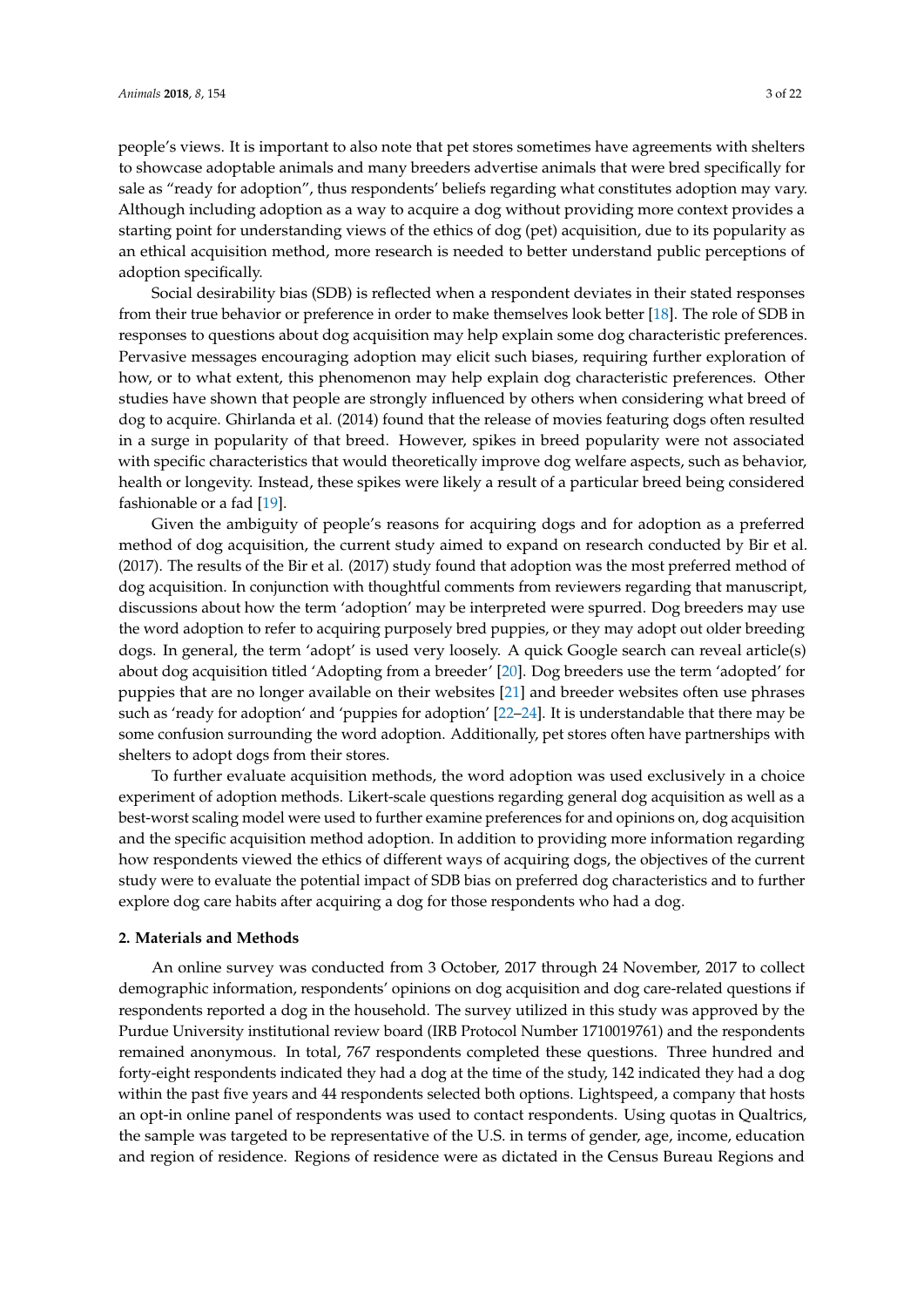Divisions [\[25\]](#page-20-12). Addition detail regarding the specific questions is available in the survey instrument (Supplementary file 1).

In the survey, there were six possible responses for age: 18–24, 25–34, 35–44, 45–54, 55–65 and 65 and older. These categories were condensed to age 44 and younger and older than 45 for more meaningful interpretation. Additionally, there were 5 categories for annual pre-tax income: \$0–\$24,999, \$25,000–\$49,999, \$50,000–\$74,999, \$75,000–\$99,999 and \$100,000 and higher. These categories were condensed to income of \$49,999 or less and greater than \$50,000. There were five categories for education: did not graduate from high school; graduated from high school, did not attend college; attended college, no degree earned; attended college, associate's or bachelor's degree earned; and attended college, graduate or professional degree earned. The first three categories were combined to no college degree and the last three were combined as at least a college degree.

Questions were designed to determine dog acquisition preferences amongst dog owners as well as those who do not or have not had a dog. Given that even those who do not have a dog can vote on legislation related to dog care and acquisition, it was important to gather information on a variety of respondents, including non-dog owners. The survey questions were developed by experts and were pretested before data collection. All respondents were asked a series of statements regarding dog acquisition. Questions included if dogs can be bred responsibly and ethically and methods respondents would not use to obtain a dog. The respondents were allowed to select all methods they would not use to acquire a dog. A series of 12 socially contentious questions regarding dog ownership were asked using a Likert-scale ranging from 1 (agree) to 7 (disagree) regarding dog policy and acquisition topics that included: spaying and neutering, importing dogs and shelter/rescue pets.

All respondents were asked to indicate if they currently had a dog or had a dog in the past five years. If they indicated they currently had a dog or had a dog in the past five years they were asked to indicate how they had acquired the dog. Follow up questions regarding the reason for acquiring a dog in that manner and a series of dog care questions were presented to dog owners. Respondents were asked to select all that apply from a list of potential acquisition methods. Acquisition methods included: adoption (shelter or rescue), bred them myself, purchased directly from a breeder (on site where dogs are bred/kept), purchased directly from a breeder online (via the breeder's website), purchased from online retailer, purchased from pet store, stray, gift from friend/family member and other (i.e., parking lot). Care questions such as frequency of veterinary visits, heartworm prevention use and flea and tick prevention use were also asked of those with dogs. Cross tabulations using chi squared statistical testing were used to determine if there was a relationship between dog owner demographics, method of acquisition and dog care questions. For the purpose of the cross tabulations, the dog acquisition categories purchased directly from a breeder and purchased directly from a breeder online were condensed to the category has acquired a dog from a breeder. The categories purchased directly from a breeder, purchased directly from a breeder online, purchased from an online retailer and purchased from a pet store were condensed to the category has acquired a dog through purchase.

# *2.1. Choice Experiment: Best-Worst Scaling Experiment and Modeling*

All respondents participated in a best-worst experimental design to elicit consumer preferences for different methods of dog adoption. Methods included adoption from pet store, adoption from a breeder, adoption from a municipal animal shelter, adoption from a breed rescue and adoption from a privately- owned shelter. How ethical an adoption method *j* is to respondent *i* is determine by the equation:

$$
I_{ij} = \lambda_j + i_j \tag{1}
$$

where  $\lambda_j$  is the location of adoption method j on a continuum of adoption methods from most ethical to least ethical and *ij* is the random error [\[16\]](#page-20-4). The probability that respondent *i* chooses adoption method *j* as the most ethical adoption method and adoption method *k* as least ethical is the probability that the difference between *Iij* and *Iik* is greater than all other differences available across the choice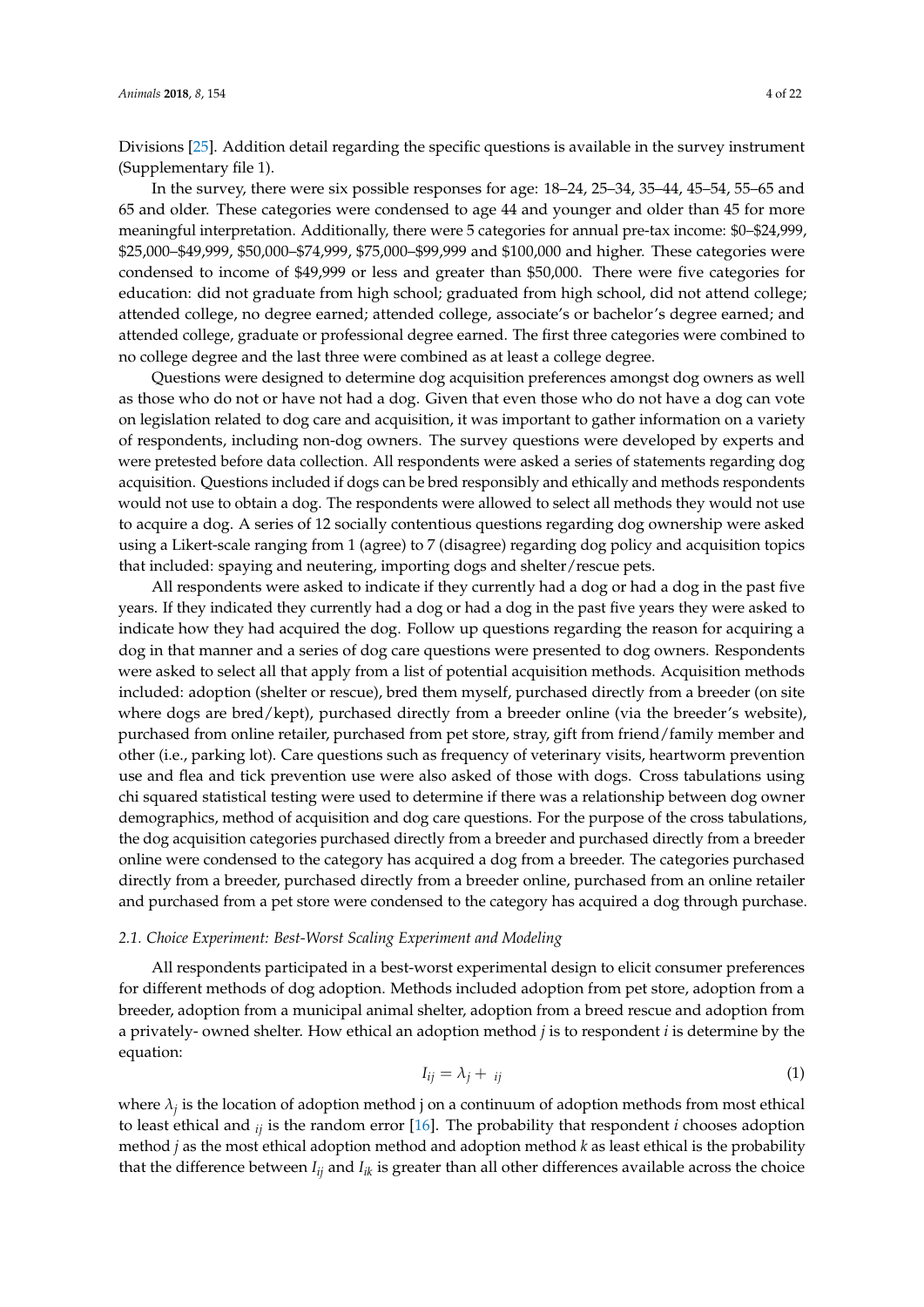sets. Assuming the error term is *i.i.d*. type I extreme value, the probability of choosing a given most ethical-least ethical combination takes the multinomial logit (MNL) form [\[16,](#page-20-4)[26,](#page-20-13)[27\]](#page-20-14):

$$
Prob(j=best \cap k=worst) = \frac{e^{\lambda_j - \lambda_k}}{\sum_{l=1}^{J} \sum_{m=1}^{J} e^{\lambda_l - \lambda_m} - J}
$$
(2)

The coefficients from the logit model are not directly interpretable, so shares of preferences are calculated to facilitate interpretation [\[16,](#page-20-4)[26,](#page-20-13)[27\]](#page-20-14); shares of preferences are calculated as:

$$
share_j = \frac{e^{\lambda_j}}{\sum_{k=1}^J e^{\lambda_k}}
$$
\n(3)

The multinomial logit model was estimated but due to likely heterogeneity amongst respondents, the random parameters logit model (RPL) was also estimated. For the RPL model, confidence intervals around the preference shares were estimated using the Krinsky-Robb method and the size of the preference shares were statistically compared using the overlapping confidence interval method [\[28\]](#page-20-15). A second model, the latent class model (LCM), where preferences are heterogeneous across classes and homogenous within classes, was estimated to further determine preferences amongst and across respondents. Using AIC/BIC criterion, a five-class model was determined the most appropriate. The latent class model classifies individuals into one of the classes (S) based on their attitudes, demographics, and preferences [\[16,](#page-20-4)[29\]](#page-20-16). Each of the individual respondents is assigned to an unobserved latent class by estimating simultaneously the parameters for each class [\[16,](#page-20-4)[29\]](#page-20-16). Given membership in a specific latent class (s), the conditional probability of choices is represented as:

$$
(Prob(j=best \cap k=worst)|s) = \frac{e^{\lambda_{js}-\lambda_{ks}}}{\sum_{l=1}^{J}\sum_{m=1}^{J}e^{\lambda_{ls}-\lambda_{ms}}-J}
$$
(4)

where the  $\lambda_{js}$  and  $\lambda_{ks}$  parameters are class specific [\[16](#page-20-4)[,29](#page-20-16)[,30\]](#page-20-17). The classes are unobservable but the probability of membership takes the multinomial logit form

$$
Prob(s) = \frac{e^{(\theta_s Z_k)}}{\sum_{s=1}^{S} e^{\theta_s Z_k}}
$$
\n<sup>(5)</sup>

where *Z<sup>k</sup>* is a set of hypothesized drivers of class membership and *θ<sup>s</sup>* is a parameter vector that characterizes the impact that the drivers have on class membership and is normalized to zero [\[16](#page-20-4)[,29](#page-20-16)[,31\]](#page-20-18). Coefficients of the LCM classes are not interpretable, so preference shares for each latent class were also calculated using Equation (3). Additionally, for the LCM, demographics were included as independent constants in the model to add additional characterization of each of the classes. The MNL, RPL and LCM were estimated using NLOGIT6.

# *2.2. Measuring Perceptions and Social Desirability Bias in Self-Reporting*

In additional to general demographic questions, respondents were asked to select from a scale of 1–4 with 1 being very important and 4 being very unimportant, which dog characteristics they believed to be most important in acquiring a dog. Human inclination may be to answer in a way that deviates from the respondent's true behavior in an effort to make themselves look better, which is often referred to as SDB [\[18\]](#page-20-6). Because of the possibility of SDB, respondents were also asked to choose from the same Likert-scale which characteristics they believed others thought were the most important characteristics when acquiring a dog. The means of all responses for both questions and each characteristic were calculated and statistically compared using a *t*-test. Following Widmar et al. (2016), the difference between how important a respondent viewed a characteristic to be and how important they believed others found that characteristic was calculated and an index of those values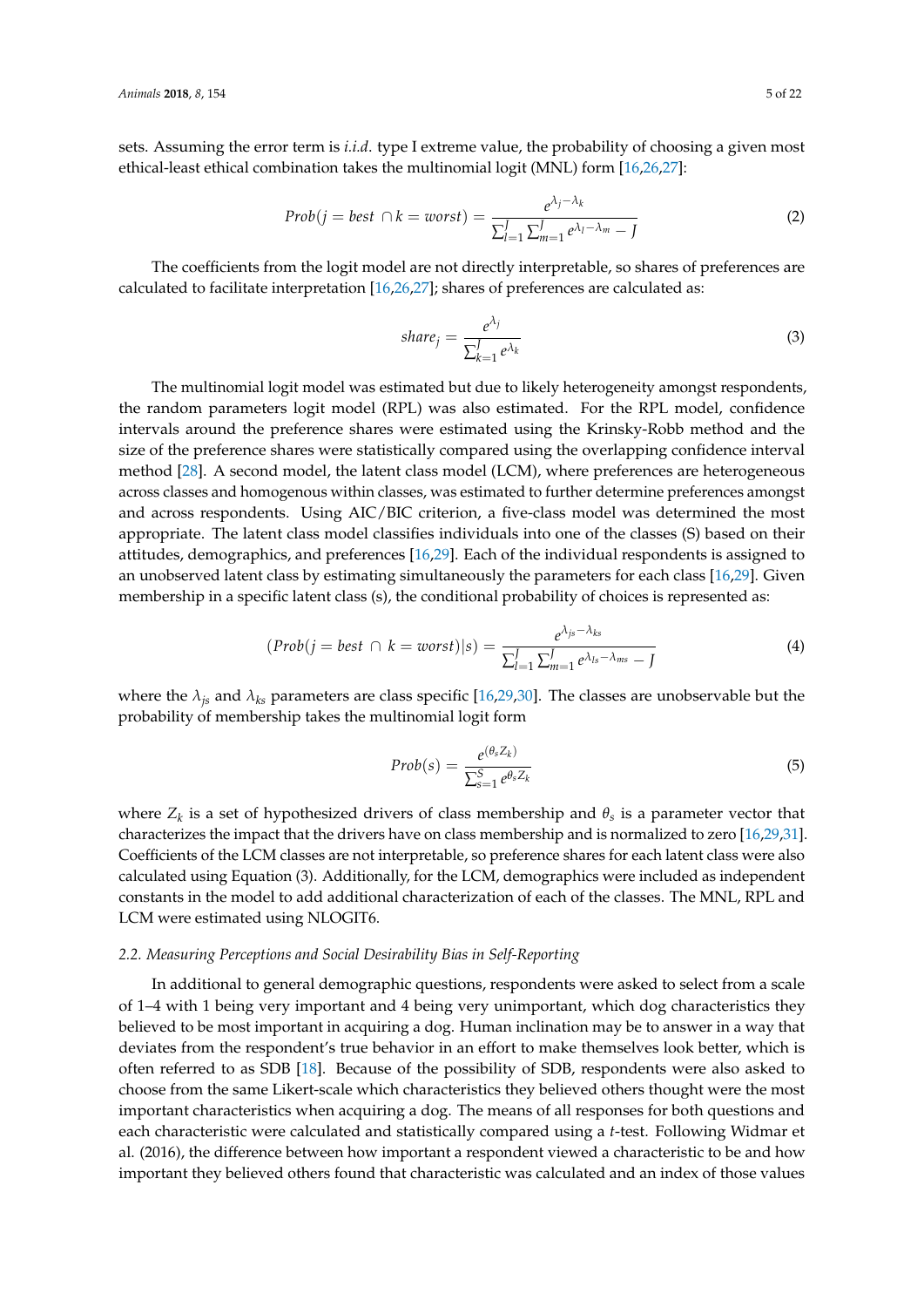was created [\[32\]](#page-20-19). Depending on the specific characteristic, either a negative or positive difference between how a respondent viewed a characteristic and how important they believed others found that characteristic indicated SDB. In other words, only cases in which an individual was seen as overstating their own "goodness" were counted as SDB, whereas overstating the "goodness" of the views of others relative to one's self was not. The relationship between SDB and respondent demographic information was analyzed using cross tabulations.

# **3. Results**

The demographics of respondents closely matched those of the greater U.S. population in terms of gender, age and income (Table [1\)](#page-6-0) [\[25\]](#page-20-12). The test of proportions was used to determine if the percentage of respondents was statistically different than the percentage as outlined in the U.S. census. A statistically lower percentage of respondents aged 18–24 (77, 10%) responded to the survey when compared to the percentage of respondents in the U.S. census (13%). A statistically lower percentage of respondents with an income of \$100,000 and higher (189, 23%) responded to the survey when compared to the U.S. census (26%). A statistically lower percentage of respondents indicated they did not graduate from high school (25, 3%) when compared to the percentage of U.S. census respondents (13%). Additionally, statistically higher percentages of respondents indicated they attended college no degree earned (184, 24%) and attended college associates or bachelor's degree earned (246, 32%) and had earned an associates or bachelor's degree, when compared to the percentage of U.S. census respondents 21% and 27%, respectively. A statistically higher percentage of respondents indicated their region of residence was the south (306, 40%) compared to the U.S. census (21%). A lower percentage of respondents (153, 20%) indicated their region of residence was the Midwest when compared to the U.S. census (38%).

A high percentage of respondents believed that dogs could be bred responsibly (683, 89%) and ethically (629, 82%). A small percentage of respondents indicated they would not obtain a dog via adoption through a shelter or rescue organization (79, 10%) when compared to purchasing a dog in any manner (Table [2\)](#page-7-0). On a scale from 1 (agree) to 7 (disagree) respondents were asked to indicate their beliefs regarding dog acquisition (Table [3\)](#page-7-1). A higher percentage of respondents selected a neutral response (4) to: the only responsible way to acquire a dog is through shelter/rescue (162, 21%), dogs in pet stores come from irresponsible breeders (228, 30%), breeding of dogs for sale is socially irresponsible (203, 26%), shelter dog populations would decrease if people stopped buying purebred dogs (199, 26%) and the sale of dogs is socially irresponsible (191, 25%) when compared to agree or disagree. A higher percentage of respondents agreed (1), when compared to disagree (7) or neutral (4), with the statements, people should be able to buy purebred dogs (259, 34%) and people should have choices as to where/how to obtain dogs (245, 32%). Results were mixed with a higher percentage of respondents selecting agree or neutral in regards to the statements all dogs should be spayed/neutered (208, 27% vs. 160, 21%), there is a dog overpopulation problem in the U.S. (225, 29% vs. 169, 22%), every shelter/rescue dog is adoptable (164, 21% vs. 161, 21%), importing of dogs for sale is irresponsible (241, 31% vs. 163, 21%) and importing dogs for adoption is irresponsible (188, 25% vs. 164, 21%) when compared to the percentage who selected disagree.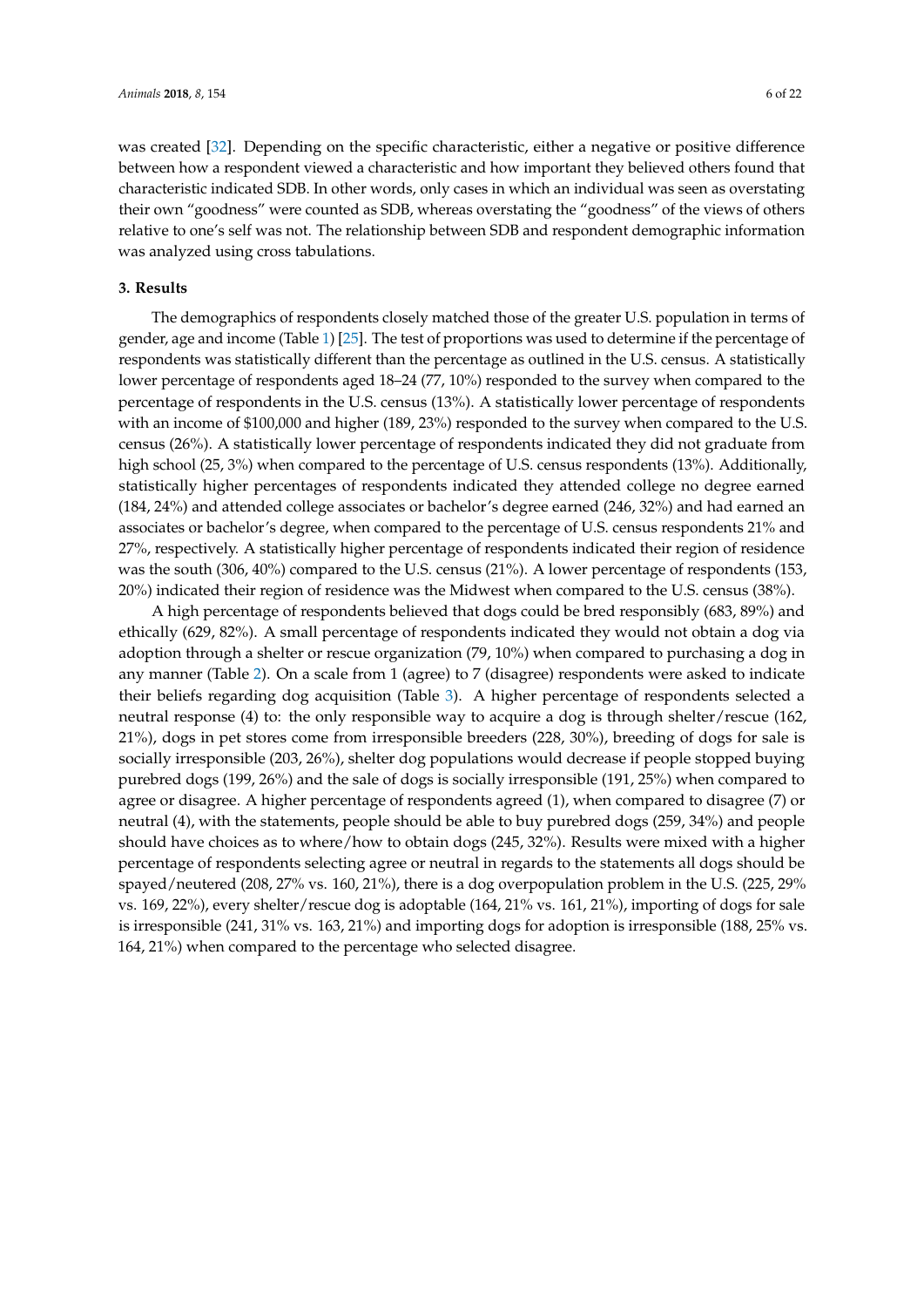| Demographic                                              | Number of<br>Respondents $n = 767$ | <b>Percentage of Survey</b><br>Respondents $n = 767$ | Percentage in<br><b>U.S Census</b> |
|----------------------------------------------------------|------------------------------------|------------------------------------------------------|------------------------------------|
| Gender                                                   |                                    |                                                      |                                    |
| Female                                                   | 414                                | 54%                                                  | 51%                                |
| Age                                                      |                                    |                                                      |                                    |
| $18 - 24$                                                | 77                                 | $10\%$ <sup>+</sup>                                  | $13\%$ <sup>+</sup>                |
| $25 - 34$                                                | 134                                | 17%                                                  | 18%                                |
| $35 - 44$                                                | 138                                | 18%                                                  | 16%                                |
| $45 - 54$                                                | 148                                | 19%                                                  | 17%                                |
| $55 - 65$                                                | 133                                | 17%                                                  | 17%                                |
| 65 and older                                             | 137                                | 18%                                                  | 19%                                |
| Household Income                                         |                                    |                                                      |                                    |
| \$0-\$24,999                                             | 178                                | 23%                                                  | 22%                                |
| \$25,000-\$49,999                                        | 130                                | 25%                                                  | 23%                                |
| \$50,000-\$74,999                                        | 95                                 | 17%                                                  | 17%                                |
| \$75,000-\$99,999                                        | 175                                | 12%                                                  | 12%                                |
| \$100,000 and higher                                     | 189                                | $23\%$ <sup>+</sup>                                  | $26\%$ <sup>+</sup>                |
| Education                                                |                                    |                                                      |                                    |
| Did not graduate from high school                        | 25                                 | $3\%$ <sup>+</sup>                                   | $13\%$ <sup>+</sup>                |
| Graduated from high school, did not attend college       | 207                                | 27%                                                  | 28%                                |
| Attended college, no degree earned                       | 184                                | $24\%$ <sup>+</sup>                                  | $21\%$ <sup>+</sup>                |
| Attended college, associates or bachelor's degree earned | 246                                | $32\%$ <sup>+</sup>                                  | $27\%$ <sup>+</sup>                |
| Attended college, graduate or professional degree earned | 105                                | 14%                                                  | 12%                                |
| Region of Residence                                      |                                    |                                                      |                                    |
| Northeast                                                | 137                                | 18%                                                  | 18%                                |
| South                                                    | 306                                | $40\%$ $^{\dagger}$                                  | $21\%$ <sup>+</sup>                |
| Midwest                                                  | 153                                | $20\%$ <sup>+</sup>                                  | 38% +                              |
| West                                                     | 171                                | 22%                                                  | 24%                                |
| Has or has had a dog in the past 5 years                 |                                    |                                                      |                                    |
| No                                                       | 339                                | 44%                                                  | $\mathbf{1}$                       |
| Currently has a dog                                      | 348                                | 45%                                                  |                                    |
| Has had a dog in the past five years                     | 142                                | 19%                                                  |                                    |

<span id="page-6-0"></span>**Table 1.** Respondent demographics in percent compared to the U.S. Census using a proportion test.

<sup>†</sup> The percentage of respondents and the U.S. census is statistically different at the 0.05 level. <sup>1</sup> Information regarding dog guardianship was not controlled to match the U.S census using quotas.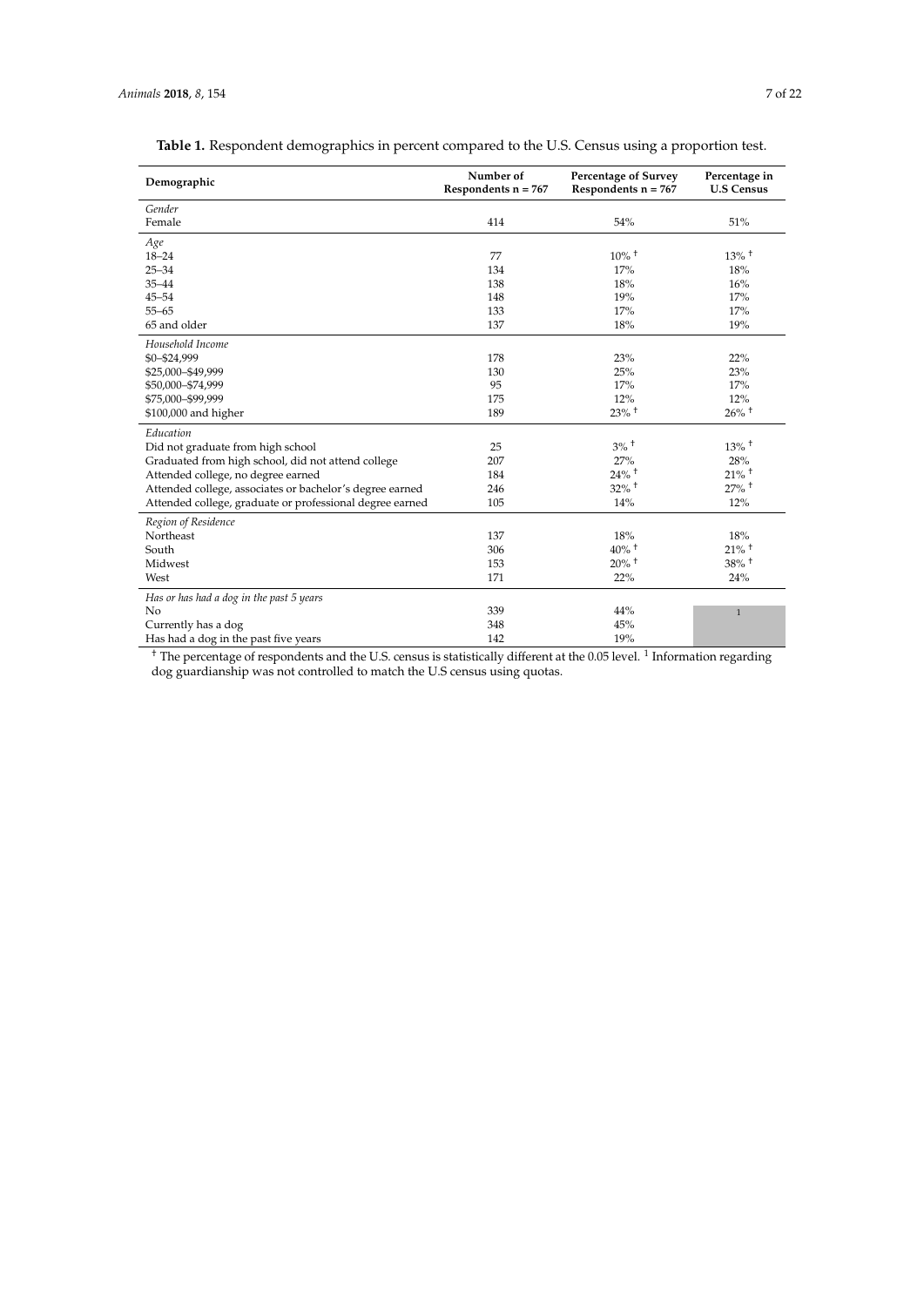#### *Animals* **2018**, *8*, 154 8 of 22

Table 2. Percentage of respondents who selected each method they would not use to obtain a dog. Multiple selections were permitted (n = 767) (number of selections = 2132).

| <b>Statement Regarding Dog Acquisition</b>                           | Number of Respondents $n = 767$ | Percentage of Respondents $n = 767$ |  |  |
|----------------------------------------------------------------------|---------------------------------|-------------------------------------|--|--|
| Are there any locations or methods you would NOT use to obtain a dog |                                 |                                     |  |  |
| Adoption (shelter or rescue organization)                            | 79                              | 10%                                 |  |  |
| Breed them myself                                                    | 241                             | 31%                                 |  |  |
| Purchased directly from a breeder (on site where dogs are bred/kept) | 242                             | 32%                                 |  |  |
| Purchased directly from a breeder online (via the breeder's website) | 352                             | 46%                                 |  |  |
| Purchased from online retailer                                       | 425                             | 55%                                 |  |  |
| Purchased from pet store                                             | 324                             | 42%                                 |  |  |
| Stray                                                                | 153                             | 20%                                 |  |  |
| Gift from friend/family member                                       | 90                              | 12%                                 |  |  |
| Other (i.e., parking lot)                                            | 226                             | 29%                                 |  |  |

Table 3. Respondents' beliefs regarding dog acquisition from a scale of 1 (agree) to 7 (disagree). Number of respondents, then percentage of respondents (number, percentage) ( $n = 767$ ).

<span id="page-7-1"></span><span id="page-7-0"></span>

| <b>Statement</b>                                                              |          | <b>Agreement Level</b> |          |          |          |         |          |  |  |
|-------------------------------------------------------------------------------|----------|------------------------|----------|----------|----------|---------|----------|--|--|
|                                                                               |          | $\overline{2}$         | 3        | 4        | 5        | 6       | 7        |  |  |
| The only responsible way to acquire a dog is through shelter/rescue           | 124, 16% | 110, 14%               | 119, 16% | 162, 21% | 92, 12%  | 62,8%   | 98, 13%  |  |  |
| All dogs should be spayed/neutered                                            | 208, 27% | 93, 12%                | 94, 12%  | 160, 21% | 63,8%    | 51,7%   | 98, 13%  |  |  |
| There is a dog overpopulation problem in the U.S.                             | 225, 29% | 103, 13%               | 86, 11%  | 169, 22% | 61,8%    | 52,7%   | 71,9%    |  |  |
| Dogs in pet stores come from irresponsible breeders                           | 119.16%  | 99, 13%                | 96, 13%  | 228.30%  | 93, 12%  | 53,7%   | 79, 10%  |  |  |
| Breeding of dogs for sale is socially irresponsible                           | 121, 16% | 79, 10%                | 97, 13%  | 203, 26% | 97, 13%  | 71,9%   | 99, 13%  |  |  |
| People should be able to buy purebred dogs                                    | 259, 34% | 105, 14%               | 94.12%   | 134, 17% | 65,8%    | 48,6%   | 62,8%    |  |  |
| People should have choices as to where/how to obtain dogs                     | 245, 32% | 143, 19%               | 99, 13%  | 120, 16% | 67,9%    | 40,5%   | 53,7%    |  |  |
| Shelter dog populations would decrease if people stopped buying purebred dogs | 158.21%  | 87.11%                 | 77.10%   | 199.26%  | 77.10%   | 75, 10% | 94, 12%  |  |  |
| Every shelter/rescue dog is adoptable                                         | 164, 21% | 113, 15%               | 95, 12%  | 161, 21% | 85, 11%  | 69,9%   | 80, 10%  |  |  |
| Importing of dogs for sale is irresponsible                                   | 241, 31% | 105, 14%               | 81, 11%  | 163, 21% | 63,8%    | 57,7%   | 57,7%    |  |  |
| Importing of dogs for adoption is irresponsible                               | 188, 25% | 95, 12%                | 101, 13% | 164, 21% | 71.9%    | 72, 9%  | 76, 10%  |  |  |
| The sale of dogs is socially irresponsible                                    | 104, 14% | 66, 9%                 | 83, 11%  | 191.25%  | 109, 14% | 96, 13% | 118, 15% |  |  |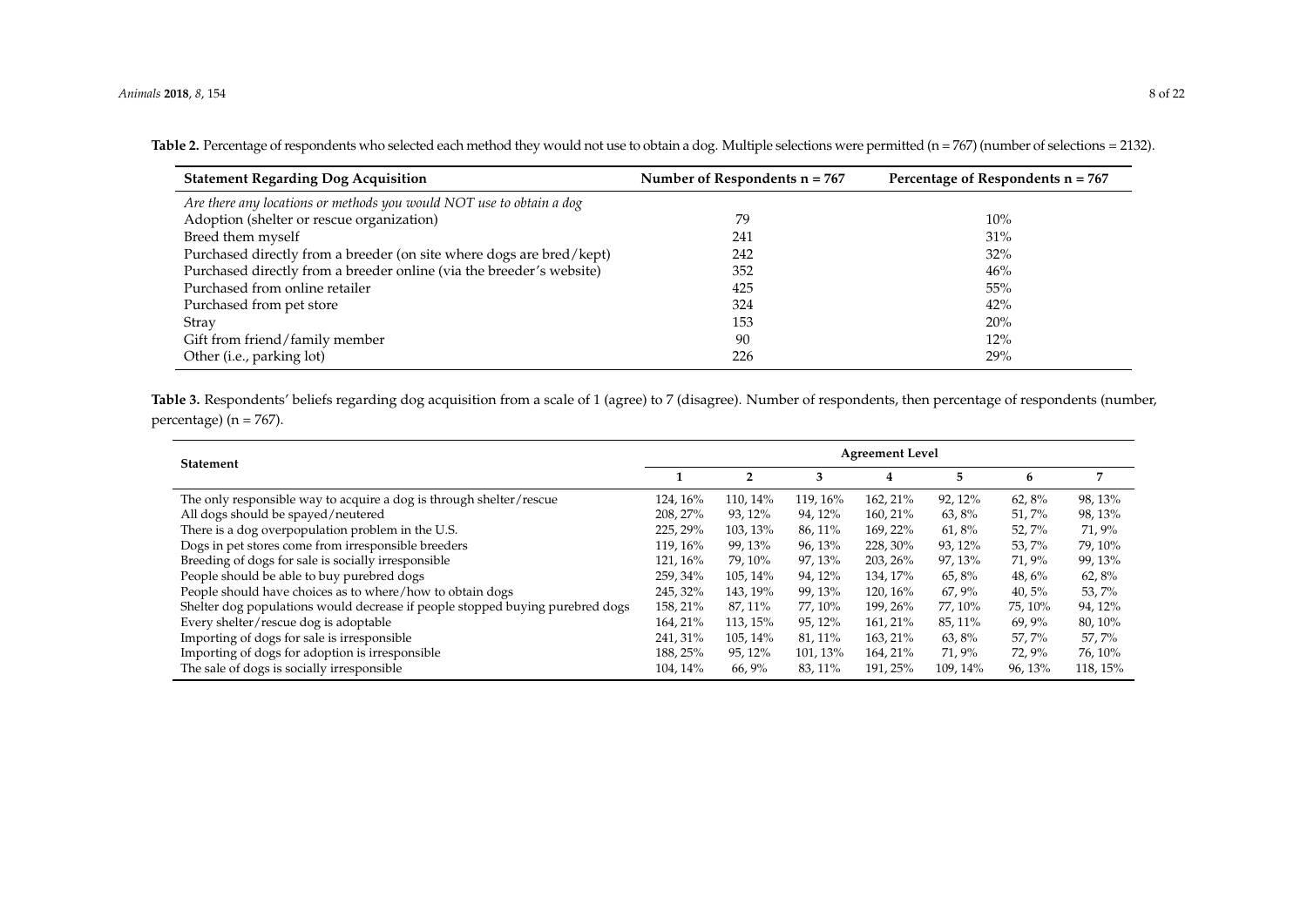Almost half the respondents currently owned a dog (348, 45%) while 142, 19%, had kept a dog in the past five years (Table [1\)](#page-6-0). The most common methods of acquisition were adoption from a shelter or rescue organization (178, 40%), gift from friend/family member (134, 30%) purchased directly from a breeder on site (90, 20%) and stray (59, 13%) (Table [4\)](#page-8-0). Common responses to reason for acquiring a dog in that manner were: it was the right thing to do (208, 47%) and wanted a specific breed or type of dog (133, 30%). Ninety percent of dog owners (402) indicated that they took their dog to the veterinarian at least once a year and 55% (244) of dog owners used heart worm prevention continuously. A high percentage of dog owners (261, 59%) used flea and tick prevention continuously.

<span id="page-8-0"></span>Table 4. Percentage of respondents who have a dog or had a dog in the past 5 years who selected the response to specific dog ownership and care questions (n = 446).

| <b>Statement Regarding Dog Ownership or Care</b>                     | Number of Dog<br>Owners $n = 446$ | <b>Percentage of Dog</b><br>Owners $n = 446$ |
|----------------------------------------------------------------------|-----------------------------------|----------------------------------------------|
| How have you acquired a dog $1$                                      |                                   |                                              |
| Adoption (shelter or rescue organization)                            | 178                               | 40%                                          |
| Bred them myself                                                     | 17                                | 4%                                           |
| Purchased directly from a breeder (on site where dogs are bred/kept) | 90                                | 20%                                          |
| Purchased directly from a breeder online (via the breeder's website) | 25                                | 6%                                           |
| Purchased from online retailer                                       | 11                                | 2%                                           |
| Purchased from pet store                                             | 38                                | 9%                                           |
| Stray                                                                | 59                                | 13%                                          |
| Gift from friend/family member                                       | 134                               | 30%                                          |
| Other (i.e., parking lot)                                            | 30                                | $7\%$                                        |
| Reasons for acquiring dog in that manner <sup>1</sup>                |                                   |                                              |
| Impulse buy                                                          | 44                                | 10%                                          |
| Reputation of the breeder                                            | 43                                | 10%                                          |
| Reputation of the rescue/shelter                                     | 66                                | 15%                                          |
| Previous experience                                                  | 74                                | 17%                                          |
| Wanted a specific breed or type of dog                               | 133                               | 30%                                          |
| Cost                                                                 | 52                                | 12%                                          |
| Guilt                                                                | 12                                | 3%                                           |
| Peer Pressure                                                        | 11                                | 2%                                           |
| It was the right thing to do                                         | 208                               | 47%                                          |
| Dog came with pet insurance                                          | 14                                | 3%                                           |
| Dog came with training/education                                     | 24                                | 5%                                           |
| Dog came with health guarantee                                       | 35                                | 8%                                           |
| How often do/did you take your dog to the veterinarian               |                                   |                                              |
| Never                                                                | 24                                | 5%                                           |
| Once a year                                                          | 210                               | 47%                                          |
| More than once a year                                                | 192                               | 43%                                          |
| I don't know                                                         | 20                                | 4%                                           |
| How often do/did you use heart worm prevention on your dog           |                                   |                                              |
| Continuously                                                         | 244                               | 55%                                          |
| Sometimes                                                            | 121                               | 27%                                          |
| Never                                                                | 55                                | 12%                                          |
| I don't know                                                         | 26                                | 6%                                           |
| How often do/did you use flea and tick prevention on your dog        |                                   |                                              |
| Continuously                                                         | 261                               | 59%                                          |
| Sometimes                                                            | 134                               | 30%                                          |
| Never                                                                | 37                                | 8%                                           |
| I don't know                                                         | 14                                | 3%                                           |

<sup>1</sup> Multiple selections were permitted.

For those who indicated having a dog, the care of the dog varied based on demographics (Table [5\)](#page-9-0). A higher percentage of male respondents (184, 52%) used heartworm preventative when compared to the percentage of female respondents (182, 44%). A higher percentage of respondents younger than 44 took their dog to the veterinarian (199, 57%), used heartworm prevention (185, 53%) and used flea prevention (206, 59%), when compared to those 45 and older (205/49%, 205/49% and 188/45% respectively). A lower percentage of respondents with an income of \$49,999 or less took their dog to the veterinarian (161, 44%), used heartworm prevention (147, 40%) and used flea prevention (169, 46%), when compared to those with a higher income (240/60%, 216/54% and 228/57%, respectively).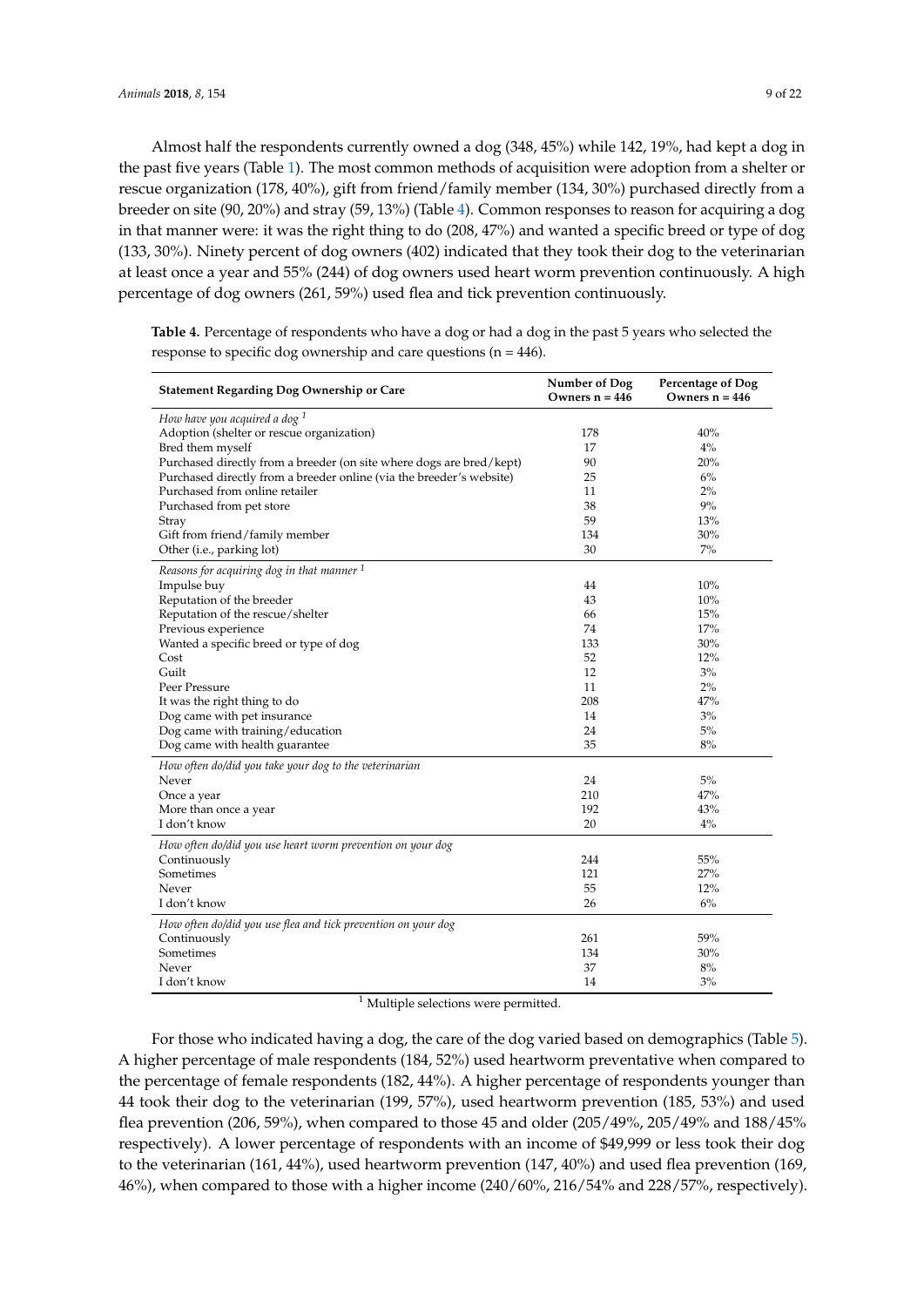A higher percentage of those from the South (184, 60%) took their dog to the veterinarian, used heartworm prevention (168, 55%) and used flea prevention (190, 62%) when compared to all other regions of residence. How the respondent acquired the dog was not a good indicator of future care in terms of veterinary visits, the use of heartworm preventative, or the use of flea and tick preventative. There was not a particular way of acquiring a dog that was associated with a higher percentage of respondents who regularly took their dog to the vet, used heartworm prevention, or used flea prevention. Over 85% of those using each acquisition method indicated they took their dog to the vet, used heartworm prevention and used flea and tick prevention.

<span id="page-9-0"></span>

|                        | Demographic or Acquisition<br>Preference                                                             | Have or Had<br>a Dog in the<br><b>Last 5 Years</b><br>$n = 446$                          | Respondents<br><b>Who Take</b><br>Their Dog to<br>the vet $n = 402$         | <b>Uses</b><br>Heartworm<br>Preventative<br>$n = 55$                        | <b>Uses Flea</b><br>Preventative<br>$n = 37$                                  |
|------------------------|------------------------------------------------------------------------------------------------------|------------------------------------------------------------------------------------------|-----------------------------------------------------------------------------|-----------------------------------------------------------------------------|-------------------------------------------------------------------------------|
| Gender                 | Male $n = 353$<br>Female $n = 414$                                                                   | $61\%$ <sup>1</sup><br>56%                                                               | 49%<br>56%                                                                  | 52% a2<br>$44\%$ <sup>b</sup>                                               | 54%<br>49%                                                                    |
| Age                    | 44 years old or less $n = 349$<br>45 years old or older $n = 418$                                    | 66% a2<br>$52\%$ <sup>b</sup>                                                            | 57% a2<br>$49%$ <sup>b</sup>                                                | $53\%$ <sup>a</sup><br>$49%$ <sup>b</sup>                                   | 59% a2<br>$45\%$ b                                                            |
| Income                 | Income $$49,999$ or less $n = 367$<br>Income more than $$50,000$ n = 400                             | $53\%$ <sup>a</sup><br>$63\%$ b                                                          | $44\%$ <sup>a</sup><br>$60\%$ b                                             | $40\%$ <sup>a</sup><br>$54\%$ <sup>b</sup>                                  | $46\%$ <sup>a</sup><br>$57\%$ <sup>b</sup>                                    |
| Education              | No college degree $n = 416$<br>At least a college degree $n = 351$                                   | 60%<br>56%                                                                               | 53%<br>52%                                                                  | 48%<br>47%                                                                  | 54%<br>48%                                                                    |
| Region of<br>Residence | Northeast $n = 137$<br>South $n = 306$<br>Midwest $n = 153$<br>West $n = 171$                        | $50\%$ <sup>a</sup><br>$66\%$ <sup>b</sup><br>$51\%$ <sup>a</sup><br>$56\%$ <sup>a</sup> | $46\%$ <sup>a</sup><br>$60\%$ b<br>$48%$ <sup>a</sup><br>$49%$ <sup>a</sup> | $44\%$ $^{\rm a}$<br>$55\%$ b<br>$44\%$ <sup>a</sup><br>$36\%$ <sup>a</sup> | $46\%$ <sup>a</sup><br>$62\%$ b<br>$46\%$ <sup>a</sup><br>$42\%$ <sup>a</sup> |
| How<br>respondent has  | Has acquired a dog from a breeder<br>$n = 112$<br>Has not acquired a dog from a breeder<br>$n = 655$ | $25%$ <sup>a</sup><br>$75%$ <sup>b</sup>                                                 | $93\%$ <sup>a</sup><br>$46\%$ b                                             | $85\%$ <sup>a</sup><br>$41\%$ b                                             | $88\%$ <sup>a</sup><br>$45\%$ b                                               |
| acquired a dog         | Has acquired a dog through adoption<br>$n = 178$                                                     | $40\%$ <sup>a</sup>                                                                      | $97\%$ <sup>a</sup>                                                         | $87\%$ <sup>a</sup>                                                         | $90\%$ <sup>a</sup>                                                           |
|                        | Has not acquired a dog through<br>adoption $n = 589$                                                 | $60\%$ b                                                                                 | $39\%$ b                                                                    | $36\%$ b                                                                    | $40\%$ b                                                                      |
|                        | Has acquired a dog through purchase<br>$n = 140$                                                     | $31\%$ <sup>a</sup>                                                                      | $90.7\%$ <sup>a</sup>                                                       | $84\%$ <sup>a</sup>                                                         | $86\%$ <sup>a</sup>                                                           |
|                        | Has not acquired a dog through<br>purchase $n = 627$                                                 | $69%$ b                                                                                  | $44\%$ b                                                                    | $40\%$ b                                                                    | $44\%$ <sup>b</sup>                                                           |
| Acquisition            | Would not acquire a dog through<br>adoption $n = 79$                                                 | 52%                                                                                      | 47%                                                                         | 46%                                                                         | 47%                                                                           |
| Preference             | Would acquire a dog through adoption<br>$n = 688$                                                    | 59%                                                                                      | 53%                                                                         | 48%                                                                         | 52%                                                                           |
|                        | Would not acquire a dog through<br>purchase $n = 570$                                                | 59%                                                                                      | $55\%$ <sup>a</sup>                                                         | 49%                                                                         | 53%                                                                           |
|                        | Would acquire a dog through purchase<br>$n = 197$                                                    | 55%                                                                                      | $45\%$ <sup>b</sup>                                                         | 43%                                                                         | 47%                                                                           |

**Table 5.** Cross tabulations between respondent characteristics and dog ownership and dog care.

<sup>1</sup> Percent is the percentage within the category. For example, 61% of men have or had a dog. <sup>2</sup> Within the table, matching letters (or lack of letters) indicate percentage of respondents for that category for example gender are not statistically different at the <0.001 level in regard to the percentage who responded yes to the statement, while differing letters indicate they are statistically different. For example, for the category gender and the column have or had a dog in the last 5 years, both male and female do not have a letter, indicating the percentages are not statistically different. However for the category age, the percentage of respondents who are 44 years old or less is marked with an a indicating it is statistically different than the percentage of respondents 45 years old or older.

#### *3.1. Choice Experiment: Best-Worst Scaling Experiment and Modeling Results*

For the random parameters logit model, all preference shares were statistically different from one another in terms of size. Respondents had the largest preference share for adopted from a municipal animal shelter (56%) (Table [6,](#page-11-0) Figure [1\)](#page-10-0). The next largest preference share was for adopted from a breed rescue (22%), followed by adopted from a privately-owned shelter (14%). The two lowest preference shares were for adopted from a breeder (5%) and adopted from a pet store (3%). For the latent class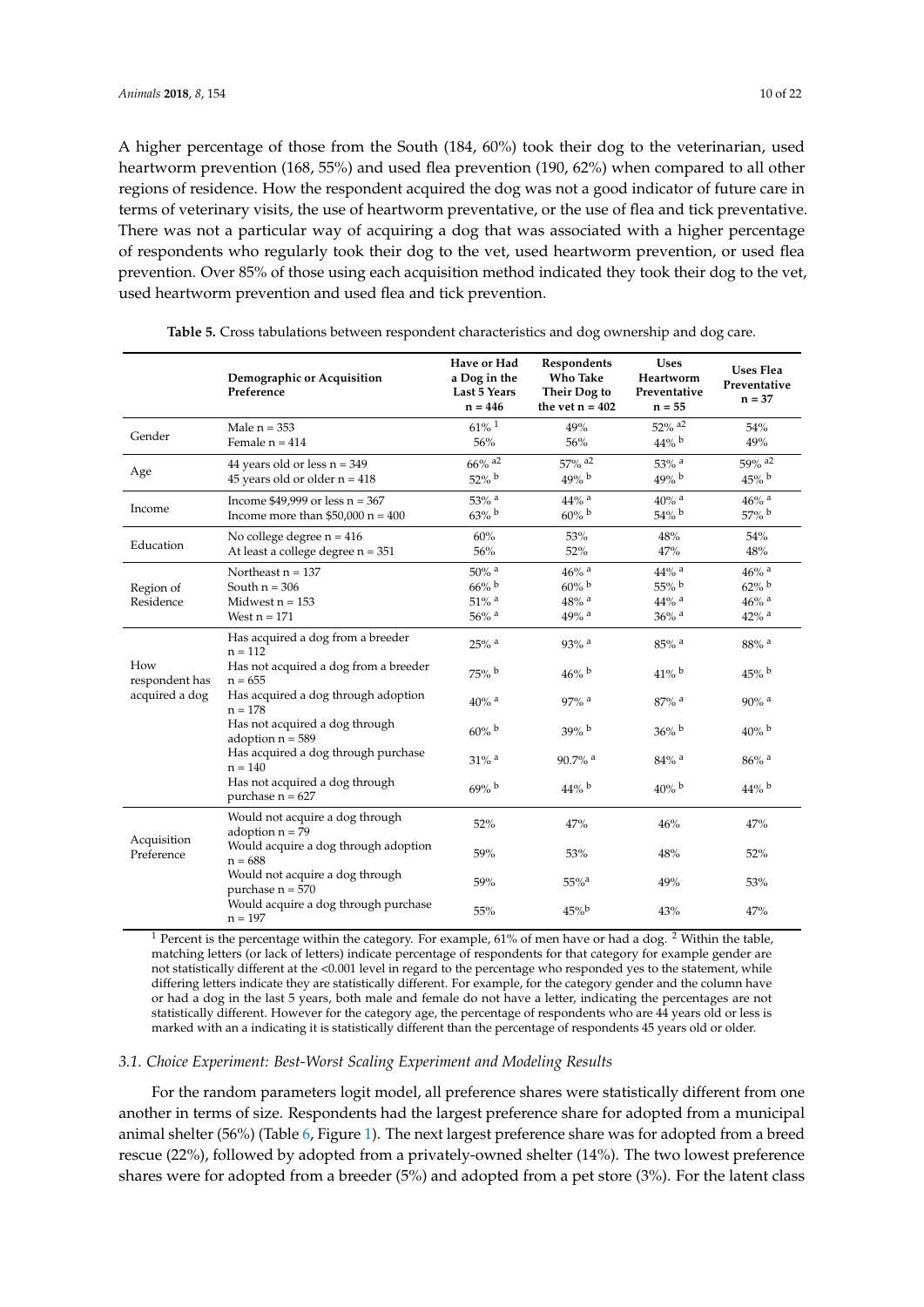model, a three-class model was found to be most appropriate (Table  $6$ , Figure 2). The first class had a large preference share for adopted from a municipal shelter (66%) and was named "municipal shelters first". The second class had fairly equal preference shares and was therefore named "adoption is great". The third class had large preference shares for adopted from a breed rescue and adopted from a breeder, so this class was named "breed matters". The collapsed demographic variables were included in the LCM model as predictors of class membership. Only the demographics, being 44 years old and younger and having at least a college degree were statistically significant. Those who were 44 years old or younger were more likely to be members of class 2, "adoption is great", when compared to class 3, "breed matters". Additionally, those with at least a college degree were less likely to be in class 2, "adoption is great", when compared to class 3, "breed matters". model, a three-class model was found to be most appropriate (Table 6, Figure 2). The first class had a large preference share for adopted from a municipal shelter (66%) and was named "municipal shelters first". The second younger and having at least a college degree were statistically significant. Those who were 44 years old or younger were more likely to be members of class 2, "adoption is great", when compared to class 3, "breed matters".

<span id="page-10-0"></span>

Figure 1. Random parameters logit model preference shares for most ethical way to adopt a dog  $(n = 767)$ .  ${\rm (n=767)}.$ 

<span id="page-10-1"></span>

**Figure 2.** Latent class model preference shares for most ethical way to adopt a dog (n = 767). **Figure 2.** Latent class model preference shares for most ethical way to adopt a dog (n = 767).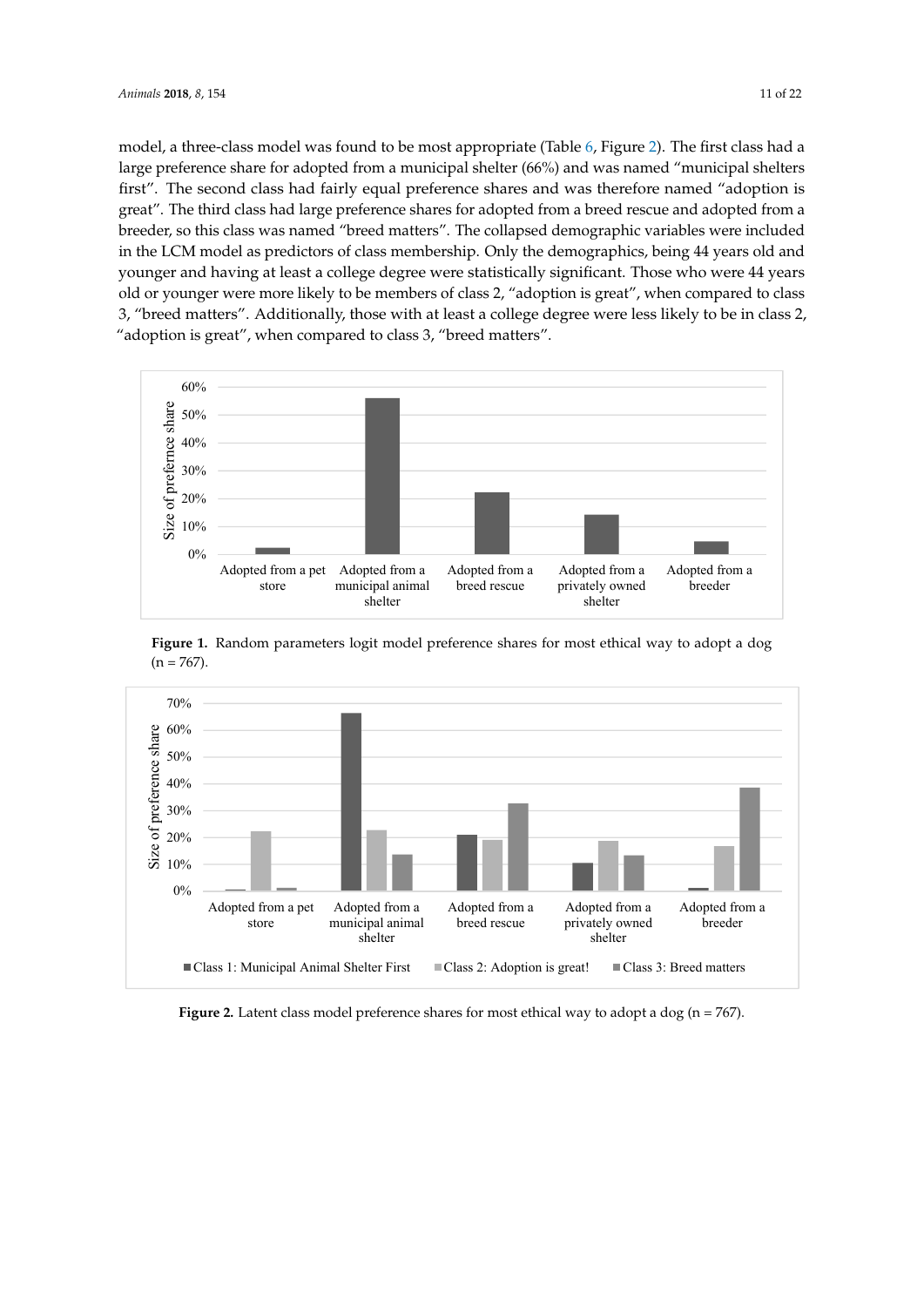|                                            | Multinomial                        |                                      |                                                  |                                      | <b>Latent Class Model</b>                      |                                              |                               |         |         |         |  |
|--------------------------------------------|------------------------------------|--------------------------------------|--------------------------------------------------|--------------------------------------|------------------------------------------------|----------------------------------------------|-------------------------------|---------|---------|---------|--|
| Ways to Adopt a Dog                        | Logit Model                        | <b>Random Parameters Logit Model</b> |                                                  |                                      | Coefficients (Standard Error)                  | <b>Share of Preferences in</b><br>Percentage |                               |         |         |         |  |
|                                            | Coefficient<br>(Standard<br>Error) | Coefficient<br>(Standard<br>Error)   | <b>Standard</b><br>Deviation<br>(Standard Error) | Preference<br>Share in<br>Percentage | Class 1<br>"Municipal Animal<br>Shelter First" | Class 2<br>"Adoption<br>is Great!"           | Class 3<br>"Breed<br>Matters" | Class 1 | Class 2 | Class 3 |  |
| Adopted from a pet store                   | $-0.30$ ***<br>(0.03)              | $-0.64$ ***<br>(0.06)                | $2.02***$<br>(0.09)                              | $3%$ a 1                             | $-0.60$ ***4<br>(0.07)                         | $0.28**$<br>(0.12)                           | $-3.35**$<br>(1.42)           | $1\%$   | 22%     | $1\%$   |  |
| Adopted from a<br>municipal animal shelter | $1.36***$<br>(0.03)                | $2.47***$<br>(0.08)                  | $2.85***$<br>(0.10)                              | $56\%$ <sup>b</sup>                  | $3.95***$<br>(0.18)                            | $0.30**$<br>(0.15)                           | $-1.03*$<br>(0.61)            | 66%     | 23%     | 14%     |  |
| Adopted from a breed<br>rescue             | $0.97***$<br>(0.30)                | $1.55***$<br>(0.06)                  | $1.77***$<br>(0.07)                              | $22\%$                               | $2.80***$<br>(0.10)                            | $0.13**$<br>(0.05)                           | $-0.16$<br>(0.42)             | 21%     | 19%     | 33%     |  |
| Adopted from a<br>privately-owned shelter  | $0.65***$<br>(0.03)                | $1.10***$<br>(0.05)                  | $1.34***$<br>(0.06)                              | $14\%$ <sup>d</sup>                  | $2.12***$<br>(0.11)                            | 0.10<br>(0.12)                               | $-1.05**$<br>(0.50)           | 11%     | 19%     | 13%     |  |
| Adopted from a breeder <sup>2</sup>        |                                    |                                      |                                                  | $5\%$ e                              |                                                |                                              |                               | $1\%$   | 17%     | 39%     |  |
| Constant                                   |                                    |                                      |                                                  |                                      | $1.89***$                                      | $0.94***$                                    |                               |         |         |         |  |
| Less than 44 years old $3$                 |                                    |                                      |                                                  |                                      | 0.61                                           | $1.45***$                                    |                               |         |         |         |  |
| At least a college Degree <sup>3</sup>     |                                    |                                      |                                                  |                                      | $-0.28$                                        | $-0.89*$                                     |                               |         |         |         |  |
| Class Probability                          |                                    |                                      |                                                  |                                      | 0.62                                           | 0.29                                         | 0.09                          |         |         |         |  |

**Table 6.** Multinomial logit model, random parameters logit model and latent class model results for most ethical way to adopt a dog, coefficients and preference shares ( $n = 767$ ).

<span id="page-11-0"></span><sup>1</sup> Within the model, matching letters indicate the preference share is not statistically different, while differing letters indicate they are statistically different. For example, a preference share with an a is not statistically different within the model when compared to another preference share with an a. However a preference share with an a is statistically different within the model when compared to another preference share with a b. <sup>2</sup> To prevent multicollinearity, the category Adopted from a breeder was dropped from the model. All coefficients are in reference to this dropped variable. <sup>3</sup> Demographic constants were included in the latent class model as a predictor of class membership.<sup>4</sup> \* indicates statistical significance at the 0.10 level, \*\* at the 0.05 level, and \*\*\* at the <0.001 level.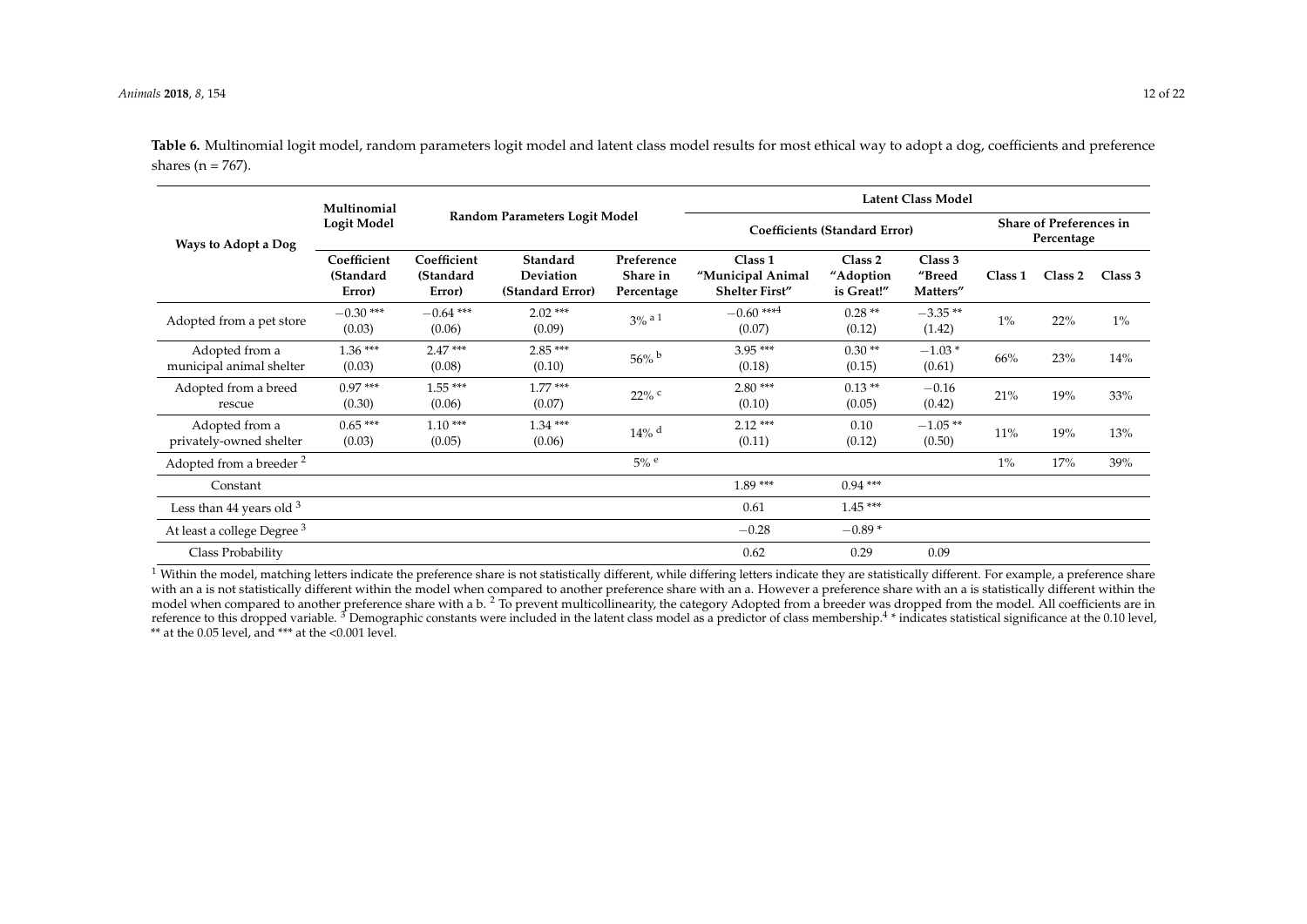# *3.2. Measuring Perceptions and Social Desirability Bias in Self-Reporting Results*

All respondents were asked to indicate on a scale from 1 to 4, with 1 being very unimportant and 4 being very important, how important they found nine dog characteristics when acquiring a dog. Additionally, they were asked to indicate how important they believed others thought the same characteristics were when acquiring a dog to facilitate the calculation of SDB by characteristic. The responses were averaged and compared statistically using a *t*-test (Table [7\)](#page-12-0). On average, respondents believed others thought breed was a more important characteristic (3.19) when acquiring a dog compared to how they viewed breed (2.71). Respondents also believed appearance was more important to others (3.30) than to themselves (2.81). Conversely, respondents believed compatibility with owner lifestyle was more important to them (3.38) when compared to how others viewed compatibility with owner lifestyle when acquiring a dog (3.21). Additionally, respondents believed they found behavior more important (3.40) than others did (3.32). Respondents also believed the source of the dog was more important to them (3.08) when compared to others (2.95).

| Characteristic                     | <b>Characteristics Respondents</b><br><b>Look for or Believe are Most</b><br><b>Important in Acquiring a Dog</b> | <b>Characteristics Respondents Believe Others</b><br>Look for or Believe are Most Important in<br><b>Acquiring a Dog</b> |  |  |
|------------------------------------|------------------------------------------------------------------------------------------------------------------|--------------------------------------------------------------------------------------------------------------------------|--|--|
| Breed                              | $2.71***$<br>(1.04)                                                                                              | $3.19***$<br>(0.94)                                                                                                      |  |  |
| Appearance                         | $2.81***$<br>(0.98)                                                                                              | $3.30***$<br>(0.90)                                                                                                      |  |  |
| Compatibility with owner lifestyle | $3.38***$<br>(0.87)                                                                                              | $3.21***$<br>(0.94)                                                                                                      |  |  |
| Behavior                           | $3.40*$<br>(0.88)                                                                                                | $3.32*$<br>(0.90)                                                                                                        |  |  |
| Genetic health                     | 3.11<br>(0.92)                                                                                                   | 3.06<br>(0.94)                                                                                                           |  |  |
| Physical health                    | 3.34<br>(0.90)                                                                                                   | 3.34<br>(0.89)                                                                                                           |  |  |
| Cost                               | 2.92<br>(1.03)                                                                                                   | 2.99<br>(0.94)                                                                                                           |  |  |
| Experience/reputation of source    | 3.13<br>(0.91)                                                                                                   | 3.10<br>(0.94)                                                                                                           |  |  |
| Source of the dog                  | $3.08**$<br>(0.97)                                                                                               | $2.95**$<br>(0.10)                                                                                                       |  |  |

<span id="page-12-0"></span>**Table 7.** Comparison of characteristics respondents believe are most important when acquiring a dog and characteristics respondents think others believe are important when acquiring a dog on a scale from 1–4 with 1 be very important and 4 being very unimportant ( $n = 767$ ).

\* Respondents vs. others statistically different at the <sup>1</sup> percent level. \*\* Respondents vs. others statistically different at the 0.05 percent level. \*\*\* Respondents vs. others statistically different at the 0.01 percent level.

As outlined in the methods section, the score on the Likert-scale that respondents indicated for the level of importance they thought others placed on each dog characteristic was subtracted from the level of importance they selected for themselves. The distribution for that index for each of the dog characteristics is located in Figure [3.](#page-14-0) For each characteristic, SDB is indicated by either a negative or positive score in the index, based on whether finding that characteristic, unimportant or not, would be considered positive in society. For example, some respondents would be inclined, possibly due to messaging and societal pressures, to indicate that breed is not an important characteristic for them when acquiring a dog. Therefore, if the difference between their score on the Likert-scale and the level of importance they believed others placed on breed was negative (e.g., they chose a lower number on the Likert-scale for themselves and a higher number for others) then they exhibited SDB for breed. SDB was indicated by a negative score on the index for the characteristics, breed, appearance and cost; SDB was indicated by a positive score on the index for the characteristics, compatibility with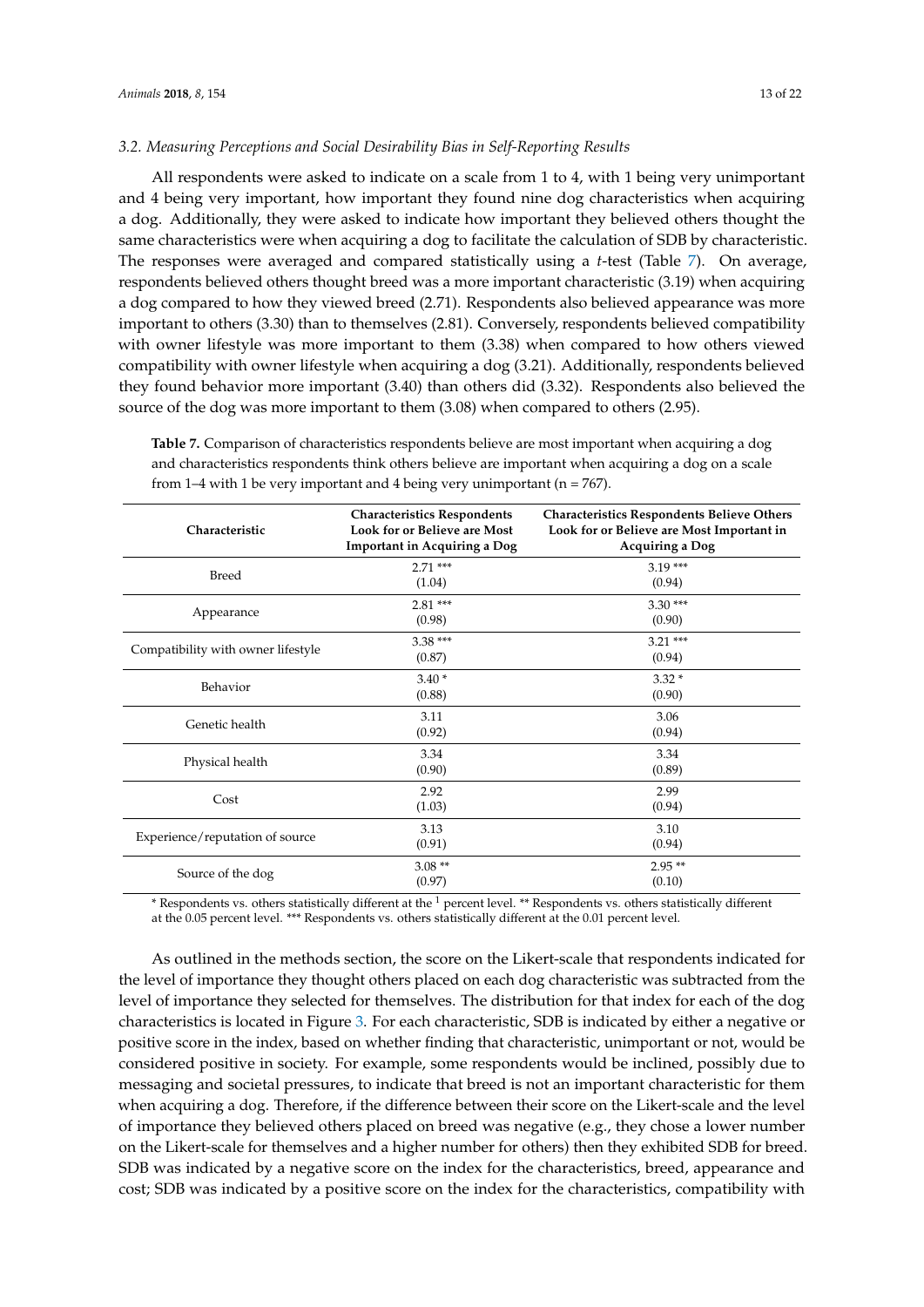owner lifestyle, behavior, genetic health, physical health, experience/reputation of source and source of the dog. A score of 0 indicated the respondent selected the same number on the Likert-scale for how important they considered a dog characteristic and how important they thought others considered a dog characteristic.

The presence of SDB for each characteristic was compared to respondent demographics using cross tabulations (Table [8\)](#page-15-0). A lower percentage of males (129, 36.5%) exhibited SDB for the dog characteristic appearance, when compared to the percentage of women (182, 44.0%). For those 45 years old and older, a higher percentage (90, 21.5%) displayed SDB for physical health when compared to those 44 years of age or younger (50, 14.4%). A higher percentage of respondents with an income of over \$50,000 exhibited SDB for cost when compared to the percentage of respondents with an income of \$49,999 or less: 130/32.5% and 87/23.7% respectively. A lower percentage of respondents with a college degree or higher (66, 18.8%) exhibited SDB for genetic health when compared to the percentage of respondents with less than a college degree (108, 25.9%). Evidence of SDB for appearance and cost were exhibited by a higher percentage of dog owners (200/44.8%, 142/31.8%) when compared to those who did not have a dog (112/34.9%, 75/23.4%). All respondents who either indicated they currently had a dog or had a dog in the past five years were included in this category.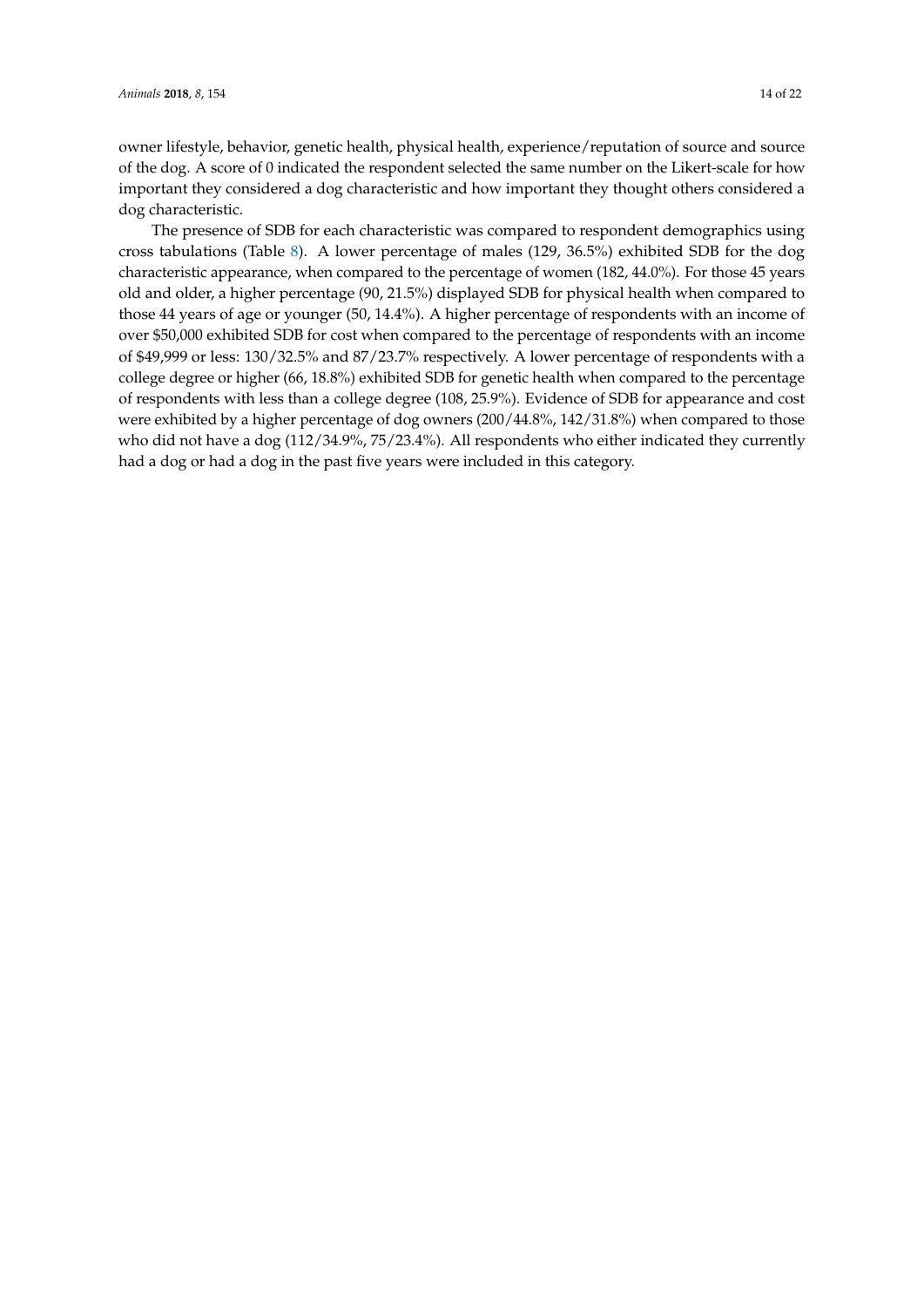

<span id="page-14-0"></span>Figure 3. Distribution of social desirability bias for dog characteristic preferences. Social desirability bias was calculated as the difference in the score on the Likert-scale the respondent indicated for the level of importance and the score they indicated for what they thought others placed on each dog characteristic. Depending on the question, social desirability bias is indicated with having a lower score or a higher score than what others believed. Evidence of social desirability bias indicated by  $(767)$ . boxes ( $n = 767$ ).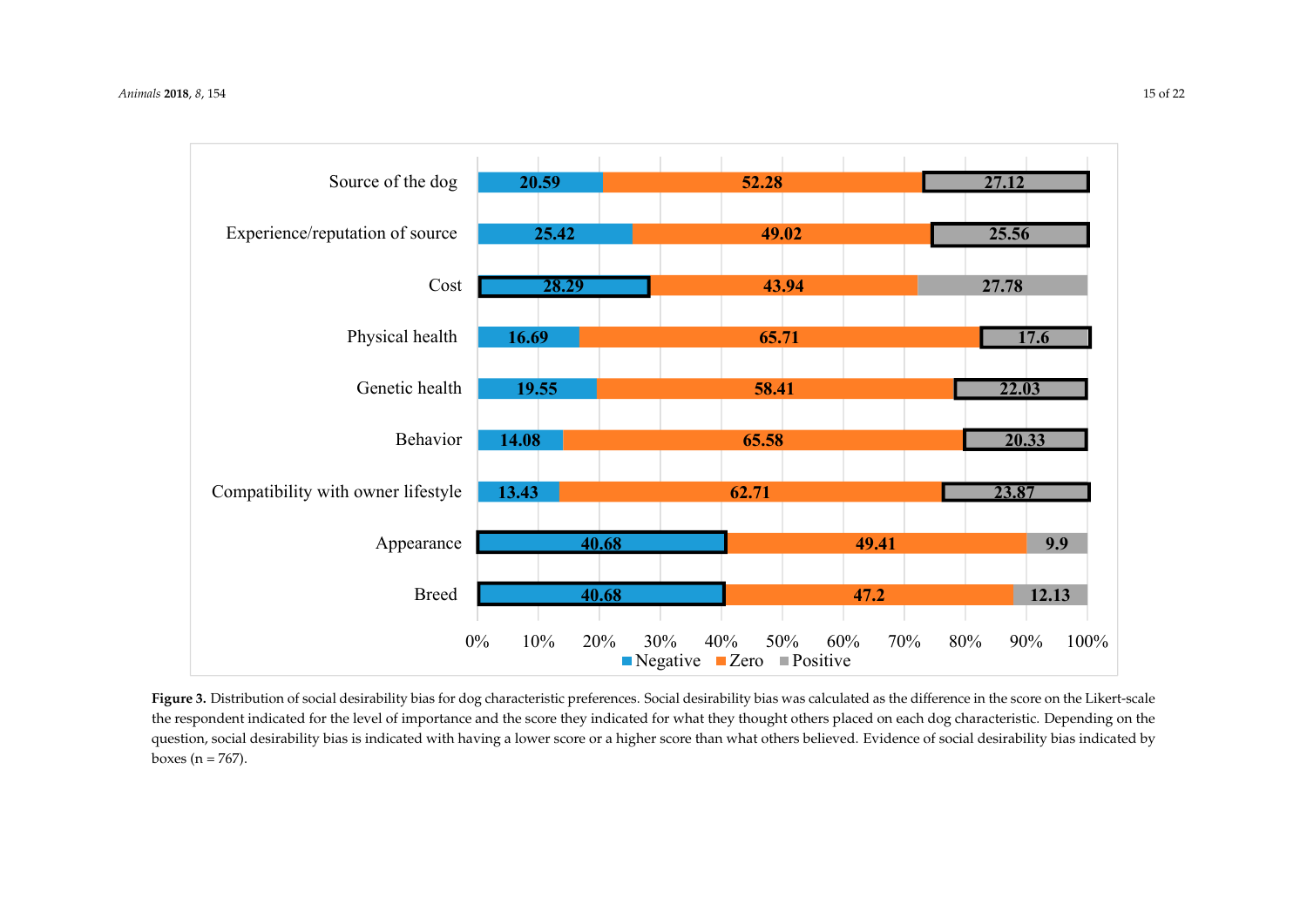|                                                      | Gender            |                     | Age                                    |                                    | Income                        |                               | Education                      |                                | Dog in the Household   |                                     |
|------------------------------------------------------|-------------------|---------------------|----------------------------------------|------------------------------------|-------------------------------|-------------------------------|--------------------------------|--------------------------------|------------------------|-------------------------------------|
| Category of Bias                                     | Male<br>$n = 353$ | Female<br>$n = 414$ | Less Than<br>44 Years<br>Old $n = 349$ | 45 Years Old or<br>Older $n = 418$ | \$49,999 or<br>less $n = 367$ | Over<br>\$50,000<br>$n = 400$ | Less Than<br>College $n = 416$ | College or<br>Higher $n = 351$ | Has A Dog<br>$n = 446$ | Does Not<br>Have a Dog<br>$n = 321$ |
| Breed bias $n = 312$                                 | 37.4              | 43.5                | 39.0                                   | 42.1                               | 42.8                          | 38.7                          | 42.1                           | 39.0                           | 40.3                   | 41.1                                |
| Appearance bias $n = 312$                            | 36.5              | 44.0 <sup>a</sup>   | 40.1                                   | 41.1                               | 39.2                          | 42.0                          | 41.6                           | 39.6                           | 44.8 <sup>a</sup>      | 34.9                                |
| Compatibility with owner<br>lifestyle bias $n = 183$ | 21.5              | 25.8                | 25.8                                   | 22.2                               | 23.4                          | 24.3                          | 21.9                           | 26.2                           | 24.7                   | 22.7                                |
| Behavior bias $n = 156$                              | 19.8              | 20.8                | 18.4                                   | 22.6                               | 20.2                          | 20.5                          | 19.0                           | 21.9                           | 21.5                   | 18.7                                |
| Genetic health bias $n = 169$                        | 21.8              | 22.2                | 22.1                                   | 22.0                               | 21.3                          | 22.8                          | 25.9 <sup>a</sup>              | 18.8                           | 21.7                   | 22.4                                |
| Physical health bias $n = 135$                       | 17.8              | 17.4                | 21.5 <sup>a</sup>                      | 14.4                               | 17.7                          | 17.5                          | 14.7 <sup>a</sup>              | 21.1                           | 17.1                   | 17.9                                |
| Cost bias $n = 217$                                  | 30.3              | 26.6                | 26.6                                   | 29.7                               | 23.7 <sup>al</sup>            | 32.5                          | 29.8                           | 26.5                           | 31.8 <sup>a</sup>      | 23.4                                |
| Experience/reputation of<br>source bias $n = 196$    | 26.3              | 24.6                | 22.9                                   | 27.8                               | 24.3                          | 26.8                          | 25.2                           | 25.9                           | 23.3                   | 28.7                                |
| Source of the dog bias $n = 208$                     | 26.6              | 27.5                | 28.7                                   | 25.8                               | 26.7                          | 27.5                          | 24.3                           | 30.5                           | 26.0                   | 28.7                                |

**Table 8.** Cross tabulations of the presence of social desirability bias in choices relating to a specific dog characterization and respondent demographics. Percentage of respondents calculated as the percentage of each demographic category that exhibited social desirability bias ( $n = 767$ ).

<span id="page-15-0"></span> $1$  Within each category, matching letters, or no letters, indicate the percentage of respondents is not statistically different, while differing letters indicate they are statistically different at the 0.05 level. For example, within gender there are not letters next to male and female for breed bias which indicates the percentage of males is not statistically different than the percentage of females. Conversely, for appearance bias there is an a next to the percentage of females which indicates the percentage of males and females is statistically different for this category of bias.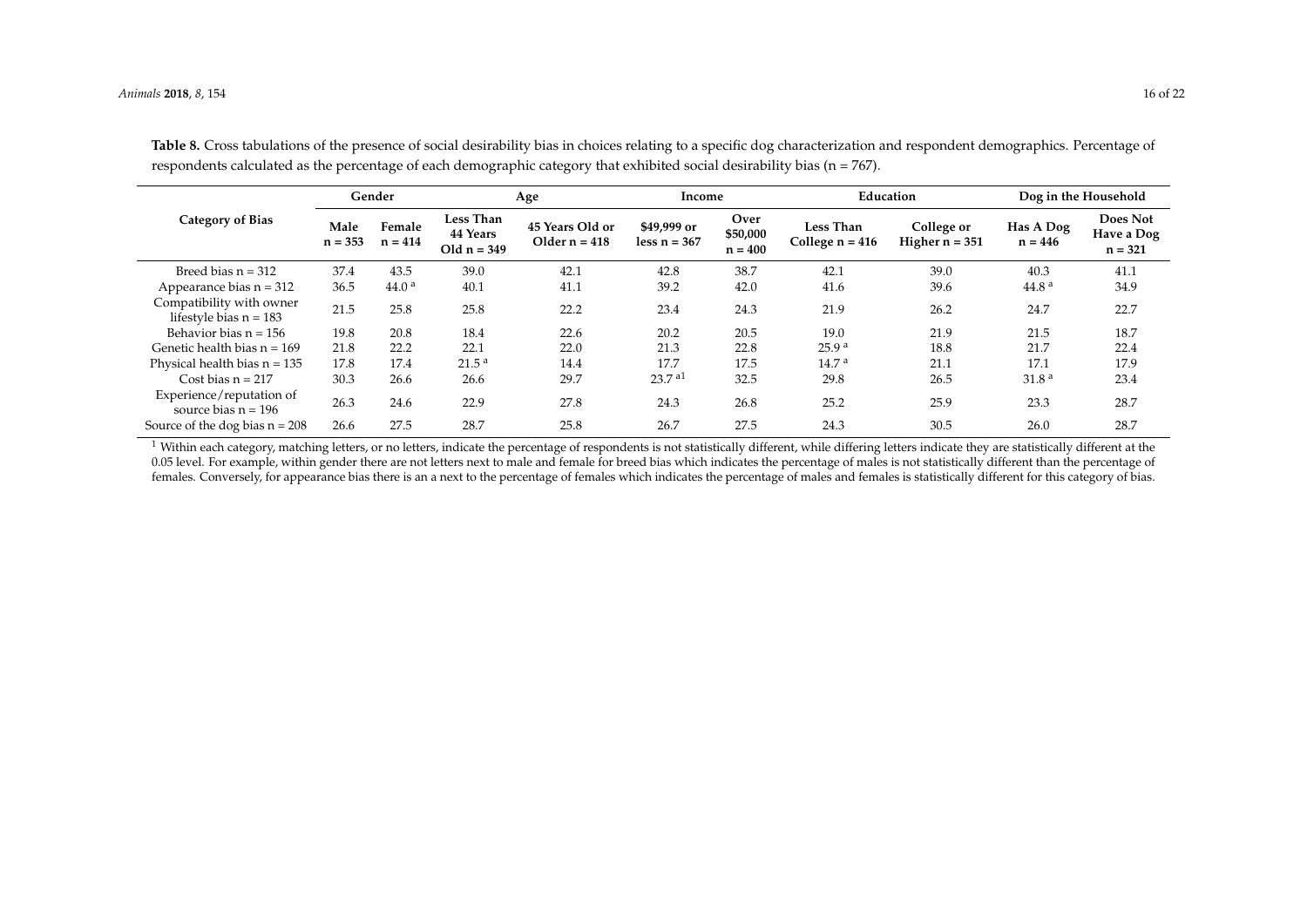# **4. Discussion**

This study aimed to understand some aspects consumer preferences for dog acquisition using Likert-scales and additional questions for those who owned a dog. The study specifically focused on consumer perceptions of the acquisition method adoption by using a best-worst model. Results indicate that respondents have preferences for where the dog was adopted from and not all adoption sources were considered equal for most respondents. Additionally, this study aimed to understand the extent to which social desirability bias (SDB) might impact people's responses to inquiries about preferred dog characteristics and to explore the care provided by those who had acquired a dog. Our findings suggest that SDB may indeed be exhibited in some of the responses received.

The results in Tables [3](#page-7-1) and [4](#page-8-0) indicate that despite various publicly disseminated messages that promote dog adoption [\[17](#page-20-5)[,33\]](#page-20-20), respondents feel that dogs can be bred ethically and responsibly and that those acquiring dogs should have choices. The finding that 29% of respondents believed there was a dog overpopulation problem in the U.S. resemble those of Bir et al., 2017, where they found 29% of respondents selected agree to the same statement. This finding reflects some of the contention and disagreement by experts that there is indeed a dog overpopulation problem in the U.S., or rather a problem of too many unwanted dogs who are viewed as undesirable by prospective dog owners because of their breed, size, age, behavior or other characteristics [\[34\]](#page-20-21). In the U.S. an estimated 670,000 dogs are euthanized in animal shelters annually [\[35\]](#page-20-22). Although this number is still high, there has been a decrease in euthanasia since 1970. Rowan and Kartal (2018) propose that the decrease is likely due to an increase in adoptions and pet sterilization [\[14\]](#page-20-2). Twenty one percent of respondents selected agree and 26% were neutral regarding the statement shelter dog populations would decrease if people stopped breeding purebred dogs. Future research could further evaluate the reasons why people adopt dogs from shelters in particular, as well as respondent awareness of dog population levels and homelessness rates. Although 40% of respondents who currently or previously had a dog in the past five years acquired that dog through adoption, from a shelter or rescue organization, respondents still preferred having choices available. This is in agreement with economic theory that having more choices increases the probability that people's heterogeneous preferences will be met, increasing overall utility [\[36\]](#page-20-23).

Indicators of care including taking the dog to the veterinarian, using heartworm prevention and using flea and tick prevention varied across respondents' demographics. Although heartworms are not contagious to people, they are preventable and pose a serious and potentially fatal threat for dogs and cats [\[37\]](#page-20-24). Flea and tick prevention helps improve the welfare of dogs and potentially the welfare of their human companions. Bartonella (also called cat scratch fever) is an infection that can be spread by fleas and can also be contracted by humans [\[38\]](#page-21-0). Given this and the fact that the vast majority of veterinarians recommend such preventatives [\[39\]](#page-21-1), it is surprising that a low percentage of respondents reportedly used heartworm and flea and tick preventative, or only used it sometimes. It is possible that at least some respondents view heartworm and flea and tick prevention as too costly to invest in consistently, which could explain their usage only sometimes [\[40\]](#page-21-2). Although the average number of dogs diagnosed with heartworm disease has been increasing and no state is heartworm-free [\[41\]](#page-21-3), it is also plausible that some dog guardians might consider the risk of heartworm disease or flea and tick infestation low for their area of residence or during certain times of year. Therefore they may be less willing to pay for continuous use of preventatives. For example, some people may not use heartworm preventative in the winter if they live in northern states, despite recommendations that continuous use is best. Alternatively, some respondents may have been confused by the choice option 'continuous' and unsure of the most appropriate answer if they give the medication continuously but only in the warmer months. Other studies have shown that compliance for heartworm preventative is less than 50% [\[39](#page-21-1)[,40\]](#page-21-2), which corresponds with the low use in this study. Those reporting lower incomes were less likely to take their dog to the vet and use heartworm or flea prevention, which suggests that cost may have been a factor in continuous preventive treatment. However, in the case of heartworms, treating the disease after contraction could result in a larger financial burden for the family in some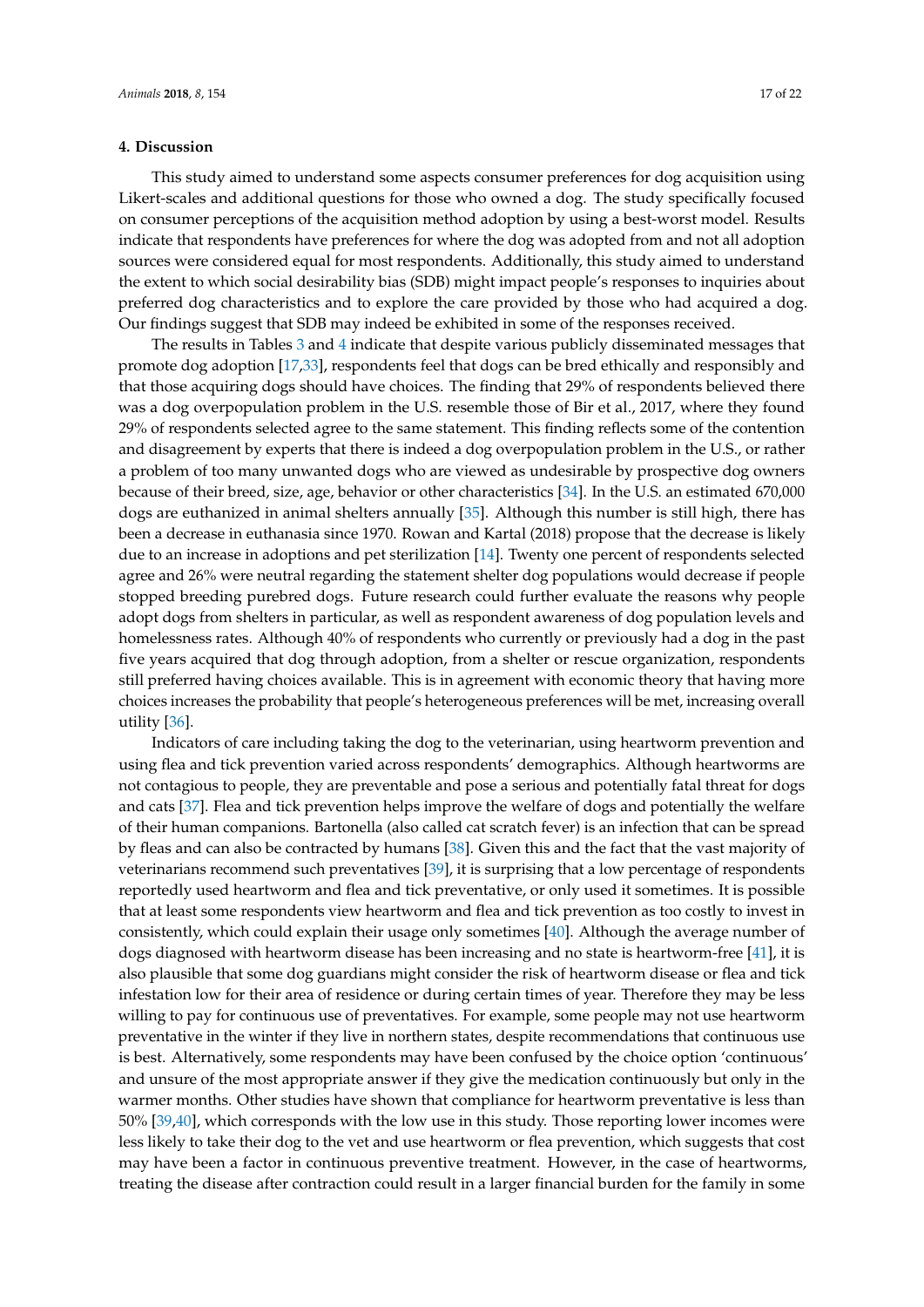areas [\[42\]](#page-21-4), especially when weighing the possibility of the cost of treating multiple infections to the cost of preventative. Financial burdens may also be increased without regular vet visits which may catch problems earlier when they are more easily treated. Nonetheless, it is possible that for some, particularly those with lower incomes, the perceived risks to their dog's (and potentially their) health as well as the possibility of costly treatments for parasite infestation are not sufficient to justify the immediate expense of continuous preventatives. This possibility should be explored further in future studies.

Although many pet stores partner with shelters to showcase adoptable animals, respondents in this study preferred other methods of adoption. Given that definitions of the adoption sources included in the best-worst experiment were not included, in an effort to avoid biasing the respondent, it is possible respondents may have considered different definitions of the adoption sources when making their choices. Surprisingly, adopting from a breeder, which might imply the dog was purposefully bred, was still preferred over adopting from a pet store in the RPL model. There are many negative reports and studies regarding pet stores such as insect infestations, internal parasites and congenital abnormalities in purchased puppies, which may negatively affect people's preference for adopting from a pet store [\[43](#page-21-5)[–45\]](#page-21-6). There are also reported differences in behavioral characteristics between dogs obtained as puppies from pet stores and those obtained from non-commercial breeders, including increased aggression, separation anxiety and house soiling [\[46\]](#page-21-7). Adopting from a municipal shelter was preferred over all other types of adoption in the RPL model. Although respondents with dogs were asked how they obtained their dog, the option adoption was not broken down further than adoption from a shelter or rescue. Future studies could go into more depth in regard to the type of shelter respondents obtained dogs from and compare those results to respondent preferences. Further research is needed to understand why people do not prefer adopting from pet stores. One possible explanation is that some people may be generally opposed to supporting pet stores that sell small pets due to concerns about the welfare conditions offered to animals within the store as well as prior to arriving there. Some may be concerned about ethical sourcing of pets sold in stores and generalize those across companion breeds available in retail stores. If other animals in the pet store, which were purposefully bred and are sold for a profit such as hamsters, are being advertised as "adoptable", people may be unsure which animals are coming from shelters. Lusk et al. (2006), conjecture that if a consumer has imperfect information, the markets fail to provide a socially optimal allocation of resources, which would result in a decrease of utility [\[47\]](#page-21-8). If those looking to adopt a dog do not have complete, transparent information regarding the rearing of that animal, it is less likely they will be able to acquire a dog that was reared in a manner that meets their preferences.

Younger respondents were more likely to be members of latent class 2, "adoption is great", when compared to class 3, "breed matters". Previous studies have shown that younger people may be more sensitive to dog welfare issues such as high euthanasia rates and high numbers of U.S. dogs in shelters and may have a greater concern for animal welfare [\[48\]](#page-21-9). Respondents with at least a college degree were less likely to be in class 2, "adoption is great", when compared to their probability of being members of class 3, "breed matters", Dogs have long been a status symbol from the lap dogs of the Victorian era to the expensive Russian Rottweiler guard dogs of the 90's [\[49\]](#page-21-10). Ghirlanda et al. (2013) found that popularity spikes in different dog breeds were not correlated with breed characteristics but were more likely a function of fashion [\[50\]](#page-21-11). Breed rescues and "adopting" from a breeder may serve the dual purpose of ensuring a dog breed reflective of status, while maintaining general society's preference for adoption as demonstrated by Bir et al. (2017).

Evidence of SDB is prevalent in self-reporting behaviors or perceptions related to many aspects of life. Widmar et al. (2016) found SDB in respondents' reporting of holiday eating behaviors [\[32\]](#page-20-19). Additionally, Simons et al. (2015) found that non-active videogame playing young people underreported their sedentary gaming hours [\[51\]](#page-21-12). It is therefore unsurprising that differences were found between what respondents believed were important dog characteristics and what they believed others felt were important dog characteristics. Respondents indicated characteristics that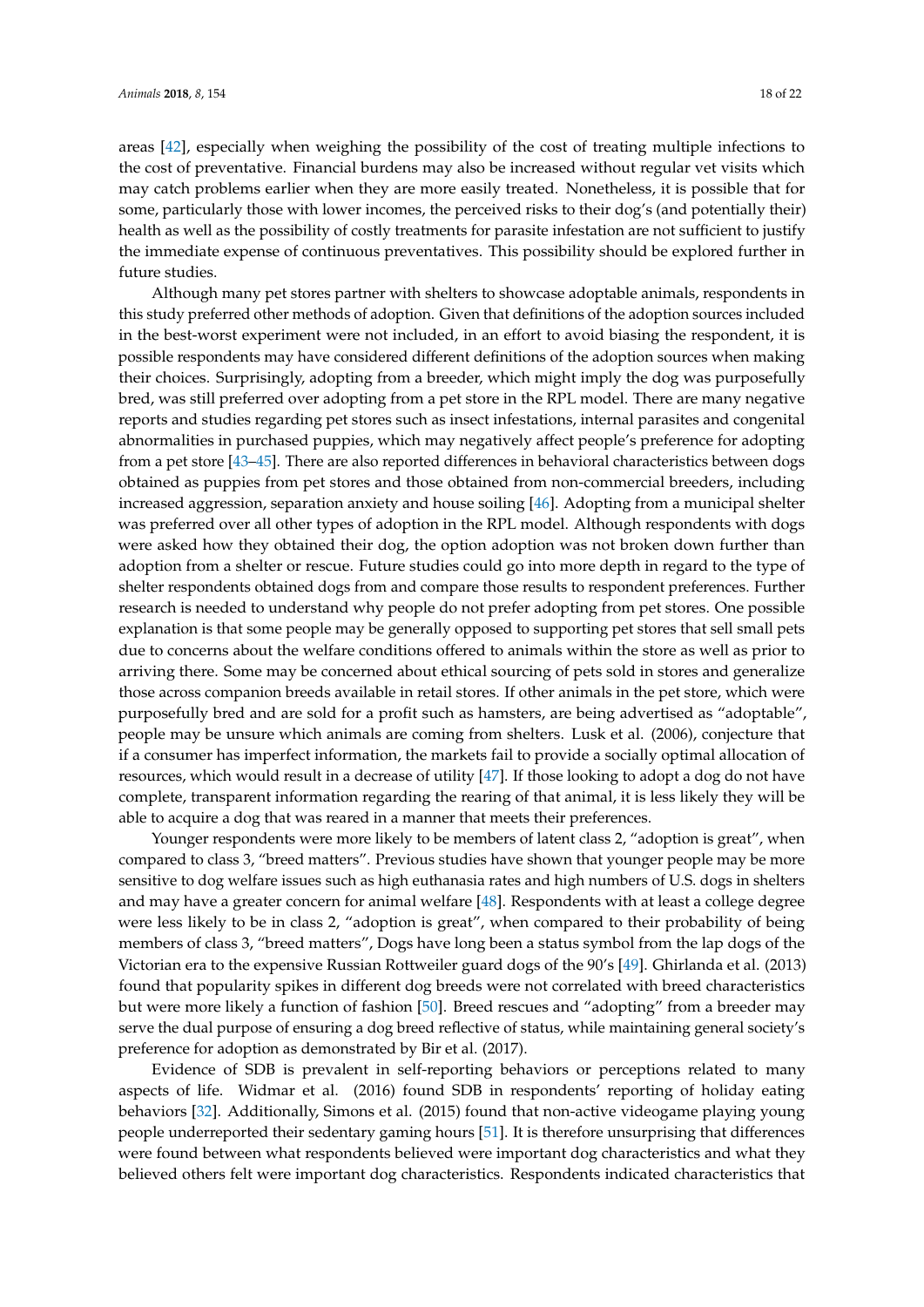result in a specific physical appearance such as breed and appearance were more important to others. It is true that the two characteristics breed and appearance are related and expectedly both showed very similar and high levels of social desirability bias (over 40%). Women and those who currently or previously had a dog showed a higher prevalence of SDB for appearance. It is possible dog owners may feel "guiltier" about finding the appearance of a dog important. Interestingly, Thorn et al. (2015), using a relationship quality survey, found that how "cute" a respondent found their dog positively affected the relationship quality between the respondent and their dog [\[52\]](#page-21-13). Given these findings, it is reasonable to question whether physical appearance of the dog may also matter in acquisition to some respondents, whether or not they are consciously aware or willing to admit it. The importance of appearance was also demonstrated by Reese et al. (2017) in a hedonic pricing model of dog and human characteristics [\[33\]](#page-20-20). They found people would pay less for a dog with a black coat when compared to a dog with a white or brown coat [\[33\]](#page-20-20).

Conversely, less superficial characteristics such as compatibility with owner lifestyle, behavior and source of the dog were reportedly more important characteristics to the respondent, when compared to what they believed others found important. The importance of such characteristics can be identified by reasons why people relinquish their animals and factors that make an adoption successful. In a survey of shelter workers, Ellis et al. (2017) found that people relinquish their animals due to changes in lifestyle (new house, new partner), lack of planning for animal's basic needs and aggression towards people in dogs, often due to poor training and socialization [\[53\]](#page-21-14). Using vignettes Hill and Murphy found that the two characteristics most likely to impact dog adoption success were behavior and size [\[54\]](#page-21-15). Dogs with at least some obedience training were more likely to be adopted successfully [\[54\]](#page-21-15). Younger respondents had a higher prevalence of SDB for physical health than older respondents. Others have found that people select dogs as a fad, or for social pressure reasons [\[49,](#page-21-10)[50](#page-21-11)[,52\]](#page-21-13). It is possible that younger respondents feel such pressure more than older respondents and if so, may attempt to hide a preference for fads by overstating their preference for what may be considered more socially responsible reasons for acquisition, such as health. As noted by Krishnan et al. (2014), some surveys suggest that younger, especially millennial consumers, are more concerned with corporate social responsibility than other age group segments and believe they have more influence on society as consumers than as voters [\[55\]](#page-21-16). It would therefore not be surprising if some younger respondents to the current survey replied in a manner consistent with advocating for what they might perceive to be ethical consumerism relative to dog acquisition, even if they themselves do not entirely adhere to such beliefs. However, Reese et al. (2007) found that whether the dog was microchipped, as well as the age of the dog impacted the price paid for a dog. This indicates that at least for some people, such characteristics often associated with safety (in terms of getting lost) and potentially the health of the animal are important [\[33\]](#page-20-20). Respondents with a lower education level exhibited higher SDB for genetic health, when compared to those with a higher education level. Future studies could ask dog owners more specific questions regarding the attributes that dog owners found appealing in their current dog, beyond the questions asked of dog owners in this study and use that as a factor in analyzing social desirability bias for dog characteristics. For example, if a respondent has paid for extensive obedience training for their own dog, they may have a higher preference for compatibility with owner lifestyle than other respondents. Additional factors such as experience with dog rescues, knowledge of the number of homeless dogs and ethnicity could all contribute to a better understanding of social desirability bias and its presence or lack thereof.

# **5. Conclusions**

Dogs in general have a positive impact on the human condition. However, the first step in the human dog relationship is acquisition, which is often a contentious subject. Although people may hold strong personal preferences when it comes to dog acquisition, in general they prefer for choices to be available. In our previous findings (Bir et al., 2017), respondents overwhelmingly selected adoption as the most preferred method of dog acquisition. However, in context with their responses to other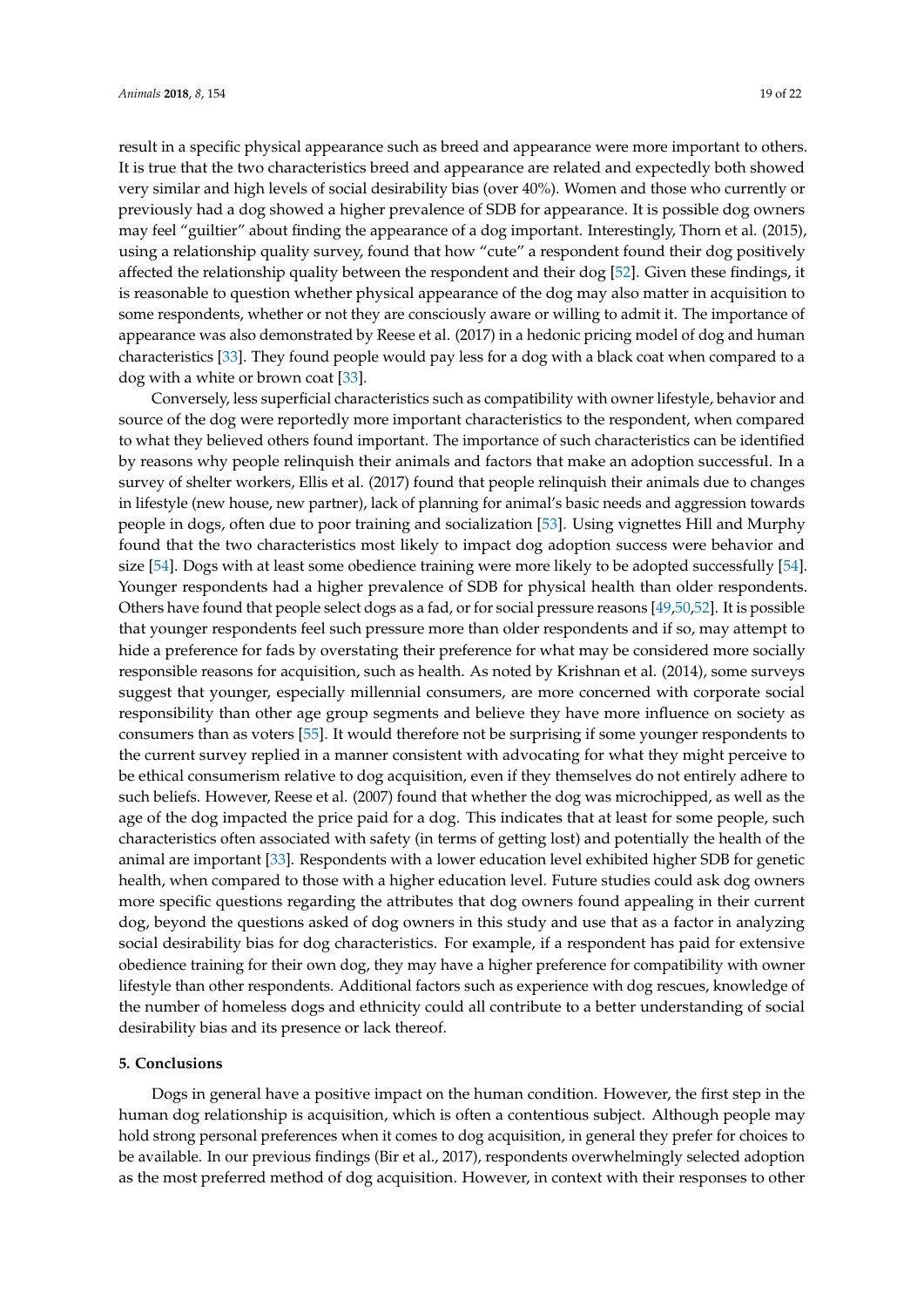questions, including the observation that they also preferred to retain choices for dog procurement sources, questions were raised as to how people interpret the term, adoption, relative to dog ownership. Additionally, to what extent, if any, SDB may influence some people's responses to inquiries about dog acquisition and its related ethical implications were considered in the current study.

The current study indicates that within the term adoption, which is often loosely used to describe acquiring a dog, people have preferences for the adoption source. Primarily, there is a preference for adopting from a municipal shelter, although when considering the latent class model, preferences vary across groups of people. The current study also investigated the extent to which SDB might influence people's stated views on acquisition of dogs. The results suggested the likelihood that SDB influenced responses in several areas such as the importance of breed and appearance in acquiring a dog. Although SDB, when self-reporting dog characteristics of importance, may result in answers skewed more towards what is currently popular or socially acceptable, most respondents believed dogs could be bred ethically and responsibly. Acceptance of breeding as ethical and/or responsible is an important factor in sustainable pet ownership. Caution must be taken when considering responses about dog acquisition and preferred characteristics, as SDB may influence self-reported preferences and care must be taken to attempt to elicit stated preferences that may indeed be reflective of behaviors.

**Supplementary Materials:** The following are available online at [http://www.mdpi.com/2076-2615/8/9/154/s1.](http://www.mdpi.com/2076-2615/8/9/154/s1)

**Author Contributions:** Conceptualization C.B., N.O.W. and C.C.; Methodology, C.B. and N.O.W; Formal Analysis, C.B.; Data Curation, C.B.; Writing-Original Draft Preparation, C.B.; Writing-Review & Editing, C.B., N.O.W. and C.C.

**Funding:** The survey utilized in this study was approved by the local university institutional review board (IRB Protocol Number 1710019761). The funding for this research was obtained via a grant from the World Pet Association and the Pet Food Institute.

**Conflicts of Interest:** The authors declare no conflict of interest.

# **References**

- <span id="page-19-0"></span>1. American Pet Products Association. Pet Industry Market Size and ownership Statistics. Available online: [http://www.americanpetproducts.org/press\\_industrytrends.asp](http://www.americanpetproducts.org/press_industrytrends.asp) (accessed on 11 September 2018).
- <span id="page-19-1"></span>2. Weiss, E.; Miller, K.; Mohan-Gibbons, H.; Vela, C. Why did you choose this pet? Adopters and pet selection preferences in five animal shelters in the United States. *Animals* **2012**, *10*, 144–159. [\[CrossRef\]](http://dx.doi.org/10.3390/ani2020144) [\[PubMed\]](http://www.ncbi.nlm.nih.gov/pubmed/26486914)
- <span id="page-19-2"></span>3. Knight, S.; Edwards, V. In the company of wolves: The physical, social, and psychological benefits of dog ownership. *J. Aging Health* **2008**, *20*, 437–455. [\[CrossRef\]](http://dx.doi.org/10.1177/0898264308315875) [\[PubMed\]](http://www.ncbi.nlm.nih.gov/pubmed/18448686)
- <span id="page-19-3"></span>4. Westgarth, C.; Boddy, L.M.; Stratton, G.; German, A.J.; Gaskell, R.M.; Coyne, K.P.; Bundred, P.; McCune, S.; Dawson, S. The association between dog ownership or dog walking and fitness or weight status in childhood. *Pediatr. Obes.* **2017**, *12*, 51–56. [\[CrossRef\]](http://dx.doi.org/10.1111/ijpo.12176) [\[PubMed\]](http://www.ncbi.nlm.nih.gov/pubmed/27793067)
- <span id="page-19-4"></span>5. Westgarth, C.; Ness, A.R.; Mattocks, C.; Christley, R.M. A birth cohort analysis to study dog walking in adolescence shows no relationship with objectively measured physical activity. *Front. Vet. Sci.* **2017**, *4*, 62. [\[CrossRef\]](http://dx.doi.org/10.3389/fvets.2017.00062) [\[PubMed\]](http://www.ncbi.nlm.nih.gov/pubmed/28560222)
- <span id="page-19-5"></span>6. Headey, B. Health benefits and health cost savings due to pets: Preliminary estimates from an Australian national survey. *Soc. Indic. Res.* **1999**, *47*, 233–243. [\[CrossRef\]](http://dx.doi.org/10.1023/A:1006892908532)
- <span id="page-19-6"></span>7. Jalongo, M.R.; Astorino, T.; Bomboy, N. Canine visitors: The influence of therapy dogs on young children's learning and well-being in classrooms and hospitals. *Early Child. Educ. J.* **2004**, *32*, 9–16. [\[CrossRef\]](http://dx.doi.org/10.1023/B:ECEJ.0000039638.60714.5f)
- <span id="page-19-7"></span>8. Fiocco, A.J.; Hunse, A.M. The buffer effect of therapy dog exposure on stress reactivity in undergraduate students. *Int. J. Environ. Res. Public Health* **2017**, *14*, 707. [\[CrossRef\]](http://dx.doi.org/10.3390/ijerph14070707) [\[PubMed\]](http://www.ncbi.nlm.nih.gov/pubmed/28665340)
- <span id="page-19-8"></span>9. Adams, T.; Clark, C.; Crowell, V.; Duffy, K.; Green, M.; McEwen, S.; Wrape, A.; Hammonds, F. The mental health benefits of having dogs on college campuses. *Mod. Psychol. Stud.* **2017**, *22*, 7.
- <span id="page-19-9"></span>10. Ding, D.; Bauman, A.E.; Sherrington, C.; McGreevy, P.D.; Edwards, K.M.; Stamatakis, E. Dog Ownership and Mortality in England: A Pooled Analysis of Six Population-based Cohorts. *Am. J. Prev. Med.* **2018**, *54*, 289–293. [\[CrossRef\]](http://dx.doi.org/10.1016/j.amepre.2017.09.012) [\[PubMed\]](http://www.ncbi.nlm.nih.gov/pubmed/29241716)
- <span id="page-19-10"></span>11. Lane, D.R.; McNicholas, J.; Collis, G.M. Dogs for the disabled: Benefits to recipients and welfare of the dog. *Appl. Anim. Behav. Sci.* **1998**, *59*, 49–60. [\[CrossRef\]](http://dx.doi.org/10.1016/S0168-1591(98)00120-8)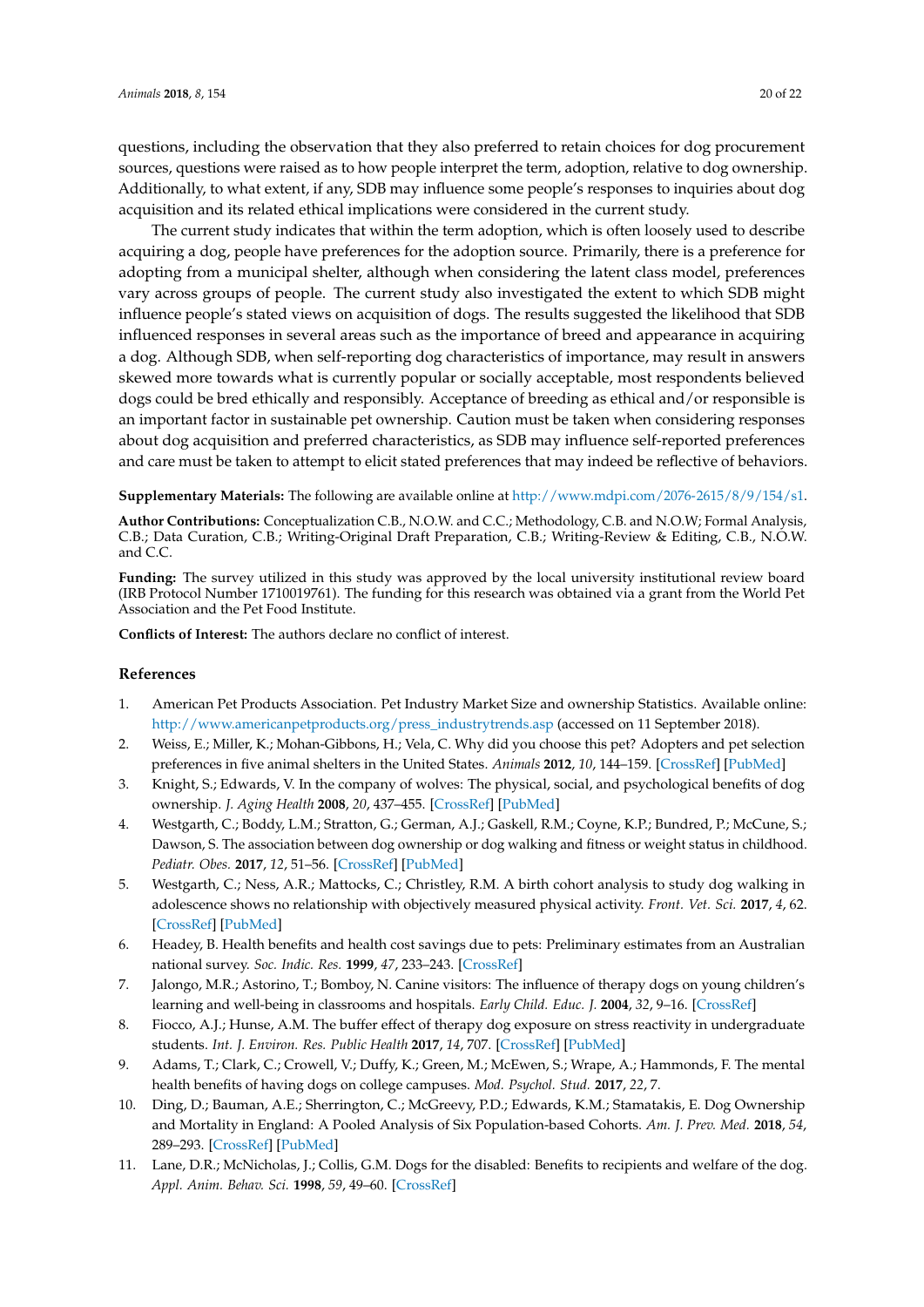- <span id="page-20-0"></span>12. Bauer, A.E.; Jordan, M.; Colon, M.; Shreyer, T.; Croney, C.C. Evaluating FIDO: Developing and pilot testing the Field Instantaneous Dog Observation tool. *Pet Behav. Sci.* **2017**, *9*, 1–6. [\[CrossRef\]](http://dx.doi.org/10.21071/pbs.v0i4.5766)
- <span id="page-20-1"></span>13. Freiwald, A.; Litster, A.; Weng, H.Y. Survey to investigate pet ownership and attitudes to pet care in metropolitan Chicago dog and/or cat owners. *Prev. Vet. Med.* **2014**, *115*, 198–204. [\[CrossRef\]](http://dx.doi.org/10.1016/j.prevetmed.2014.03.025) [\[PubMed\]](http://www.ncbi.nlm.nih.gov/pubmed/24774476)
- <span id="page-20-2"></span>14. Rowan, A.; Tamara, K. Dog Population & Dog Sheltering Trends in the United States of America. *Animals* **2018**, *8*, 68.
- <span id="page-20-3"></span>15. Arenofsky, J. Issue: The Pet Industry. SAGE Businessresearcher. 2018. Available online: [http:](http://businessresearcher.sagepub.com/sbr-1863-102160-2772364/20170227/the-pet-industry) [//businessresearcher.sagepub.com/sbr-1863-102160-2772364/20170227/the-pet-industry](http://businessresearcher.sagepub.com/sbr-1863-102160-2772364/20170227/the-pet-industry) (accessed on 11 September 2018).
- <span id="page-20-4"></span>16. Bir, C.; Widmar, N.J.; Croney, C.C. Stated Preferences for Dog Characteristics and Sources of Acquisition. *Animals* **2017**, *7*, 59. [\[CrossRef\]](http://dx.doi.org/10.3390/ani7080059) [\[PubMed\]](http://www.ncbi.nlm.nih.gov/pubmed/28783072)
- <span id="page-20-5"></span>17. Sinski, J. *"A Cat-Sized Hole in My Heart": Public Perceptions of Companion Animal Adoption in the USA*; Palgrave Macmillan: New York, NY, USA, 2016; pp. 73–89.
- <span id="page-20-6"></span>18. Fisher, R.J. Social desirability bias and the validity of indirect questioning. *J. Consum. Res.* **1993**, *20*, 303–315. [\[CrossRef\]](http://dx.doi.org/10.1086/209351)
- <span id="page-20-7"></span>19. Ghirlanda, S.; Acerbi, A.; Herzog, H. Dog movie stars and dog breed popularity: A case study in media influence on choice. *PLoS ONE* **2014**, *9*, e106565. [\[CrossRef\]](http://dx.doi.org/10.1371/journal.pone.0106565) [\[PubMed\]](http://www.ncbi.nlm.nih.gov/pubmed/25208271)
- <span id="page-20-8"></span>20. Cesar's Way. Adopting from a breeder. Available online: [https://www.cesarsway.com/get-involved/](https://www.cesarsway.com/get-involved/adopt/adopting-breeder) [adopt/adopting-breeder](https://www.cesarsway.com/get-involved/adopt/adopting-breeder) (accessed on 11 September 2018).
- <span id="page-20-9"></span>21. Lancaster Puppies. Pomsky Puppies. Available online: [https://www.lancasterpuppies.com/puppy-for](https://www.lancasterpuppies.com/puppy-for-sale/pomsky/aaron)[sale/pomsky/aaron](https://www.lancasterpuppies.com/puppy-for-sale/pomsky/aaron) (accessed on 30 May 2018).
- <span id="page-20-10"></span>22. Best Doodle Puppy. Helping You Find Your Best Doodle Puppy. Available online: [http://www.](http://www.bestdoodlepuppy.com/) [bestdoodlepuppy.com/](http://www.bestdoodlepuppy.com/) (accessed on 11 September 2018).
- 23. Lakeville Classifieds. Mini Australian Shepherd Puppies. Available online: [https://lakeville-in.](https://lakeville-in.americanlisted.com/46536/pets-animals/miniature-australian-shepherd-puppies_29407895.html) [americanlisted.com/46536/pets-animals/miniature-australian-shepherd-puppies\\_29407895.html](https://lakeville-in.americanlisted.com/46536/pets-animals/miniature-australian-shepherd-puppies_29407895.html) (accessed on 11 September 2018).
- <span id="page-20-11"></span>24. Carprilli Dalmatians. Breeders of akc Registered Dalmatian Puppies for Adoption. Available online: <https://www.caprilli-dalmatians.com/> (accessed on 11 September 2018).
- <span id="page-20-12"></span>25. U.S. Census Bureau. 2016. Available online: <http://www.census.gov/topics/population.html> (accessed on 1 March 2017).
- <span id="page-20-13"></span>26. Lusk, J.L.; Briggeman, B.C. Food values. *Am. J. Agric. Econ.* **2009**, *91*, 184–196. [\[CrossRef\]](http://dx.doi.org/10.1111/j.1467-8276.2008.01175.x)
- <span id="page-20-14"></span>27. Wolf, C.A.; Tonsor, G.T. Dairy farmer policy preferences. *JARE* **2013**, *38*, 220–234.
- <span id="page-20-15"></span>28. Krinsky, I.; Robb, A.L. On approximating the statistical properties of elasticities. *Rev. Econ. Stat.* **1986**, *68*, 715–719. [\[CrossRef\]](http://dx.doi.org/10.2307/1924536)
- <span id="page-20-16"></span>29. Boxall, P.C.; Adamowicz, W.L. Understanding heterogeneous preferences in random utility models: A latent class approach. *Environ. Resour. Econ.* **2002**, *23*, 421–446. [\[CrossRef\]](http://dx.doi.org/10.1023/A:1021351721619)
- <span id="page-20-17"></span>30. Swait, J. A structural equation model of latent segmentation and product choice for cross-sectional revealed preference choice data. *J. Retail. Consum. Ser.* **1994**, *1*, 77–89. [\[CrossRef\]](http://dx.doi.org/10.1016/0969-6989(94)90002-7)
- <span id="page-20-18"></span>31. Ouma, E.; Abdulai, A.; Drucker, A. Measuring heterogeneous preferences for cattle traits among cattle-keeping households in East Africa. *Am. J. Agric. Econ.* **2007**, *89*, 1005–1019. [\[CrossRef\]](http://dx.doi.org/10.1111/j.1467-8276.2007.01022.x)
- <span id="page-20-19"></span>32. Widmar, N.J.; Byrd, E.S.; Dominick, S.R.; Wolf, C.A.; Acharya, L. Social desirability bias in reporting of holiday season healthfulness. *Prev. Med. Rep.* **2016**, *4*, 270–276. [\[CrossRef\]](http://dx.doi.org/10.1016/j.pmedr.2016.06.017) [\[PubMed\]](http://www.ncbi.nlm.nih.gov/pubmed/27453811)
- <span id="page-20-20"></span>33. Reese, L.A.; Skidmore, M.; Dyar, W.; Rosebrook, E. No Dog Left Behind: A Hedonic Pricing Model for Animal Shelters. *J. Appl. Anim. Welf. Sci.* **2017**, *20*, 52–64. [\[CrossRef\]](http://dx.doi.org/10.1080/10888705.2016.1236693) [\[PubMed\]](http://www.ncbi.nlm.nih.gov/pubmed/27715313)
- <span id="page-20-21"></span>34. Bauer, A.; Beck, A.; Stella, J.; Croney, C. Overpopulation or Too Many Unwanted Pets? Perspective on Concepts and Management Approaches-W. Purdue Extension. VA-14.2016. Available online: [https://www.](https://www.extension.purdue.edu/extmedia/VA/VA-14-W.pdf) [extension.purdue.edu/extmedia/VA/VA-14-W.pdf](https://www.extension.purdue.edu/extmedia/VA/VA-14-W.pdf) (accessed on 11 September 2018).
- <span id="page-20-22"></span>35. ASPCA. Pet Statistics Shelter Intake and Surrender. Available online: [https://www.aspca.org/animal](https://www.aspca.org/animal-homelessness/shelter-intake-and-surrender/pet-statistics)[homelessness/shelter-intake-and-surrender/pet-statistics](https://www.aspca.org/animal-homelessness/shelter-intake-and-surrender/pet-statistics) (accessed on 11 September 2018).
- <span id="page-20-23"></span>36. Lancaster, K. The economics of product variety: A. survey. *Mark. Sci.* **1990**, *3*, 189–206. [\[CrossRef\]](http://dx.doi.org/10.1287/mksc.9.3.189)
- <span id="page-20-24"></span>37. AVMA. Heartworm Disease. Available online: [https://www.avma.org/public/PetCare/Pages/Heartworm-](https://www.avma.org/public/PetCare/Pages/Heartworm-Disease.aspx)[Disease.aspx](https://www.avma.org/public/PetCare/Pages/Heartworm-Disease.aspx) (accessed on 11 September 2018).